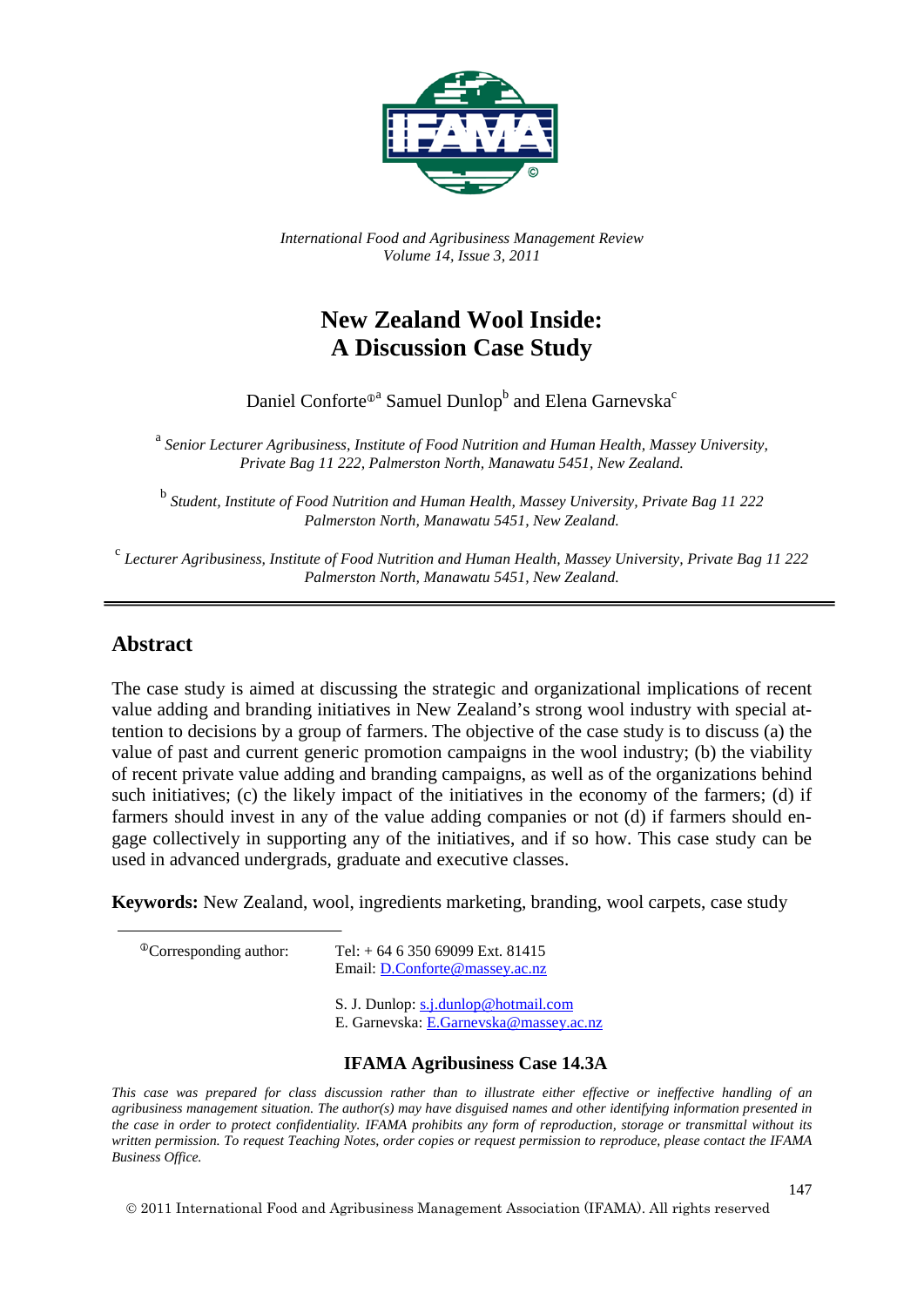# **Introduction**

After two decades of decline in wool prices, New Zealand farmers, disillusioned with many years of generic wool advertising, recently voted to stop financing industry good promotional activities. Meanwhile, three companies had started their private value adding and branding initiatives, aimed mostly at the USA and European carpet and rugs markets. Elders Primary Wool (EPW) had created a network of alliances with retailers and manufacturers in the USA to license their Just Shorn wool brand. Wool Services International (WSI) was exporting scoured wool under several brands. Wool Partners International (WPI), the owner of the Wools of New Zealand brand, had recently put forward a prospectus inviting farmers to invest in a new wool marketing company with the goal of consolidating 50% of the country's strong wool. Although some farmers and industry participants viewed these private marketing initiatives with optimism and as a sign of vitality in the industry, others thought that the industry was still too fragmented and that a more unified approach was required. Yet another view was that farmers had little to contribute to, and gain from, any sort of international branding and value adding efforts, and that they should focus on what they do best: farming.

It was late spring 2010, and the Wairarapa hills of the Northern New Zealand Island were still looking green. The Wairarapa Wool Farmers Group had been meeting with representatives from the three main wool marketing groups to understand more clearly what exactly each one was proposing and also to assess the capacity of the organizations behind each group. It was a Saturday late afternoon and WPI was explaining their investment proposal (see a summary of the prospectus in Exhibit 1). When the meeting was over one farmer expressed the general spirit.

*"There is a shared view that something must be done to revive the wool industry but there is not a clear consensus about what, if anything, the farmers should do. The wool industry is more complicated than it seems and it is not clear if any of those branding initiatives out there will make a difference back at the farms. There are too many issues to consider and this discussion is far from over."*

At the end of the meeting the farmers divided themselves in three groups; each group was assigned to study one company and its respective branding value adding and branding initiative. They had agreed to meet again in two weeks when each group would present the pros and cons of each initiative to the plenary. Then they would decide what was best for the farmers. Wool farmers in New Zealand were hard working, ingenious and proud, but yet had been struggling financially for many years. Most were earning as little as  $NZ\$  [1](#page-0-0)2,000<sup>1</sup> from wool per year and many had been carrying substantial debts. They would not give up without a fight. Sam Poulton, the president of Wairarapa Wool Growers, explained the challenge ahead.

*"The question here is if we should let the market forces decide if these initiatives are good for us or if we need to step up as a farmer group and take some sort of leadership role. We have agreed to meet again in two weeks, lock ourselves up and throw away the key until we make a decision."*

<span id="page-1-0"></span> $1 \text{ USS } 1 = \text{NZ} \$  1.33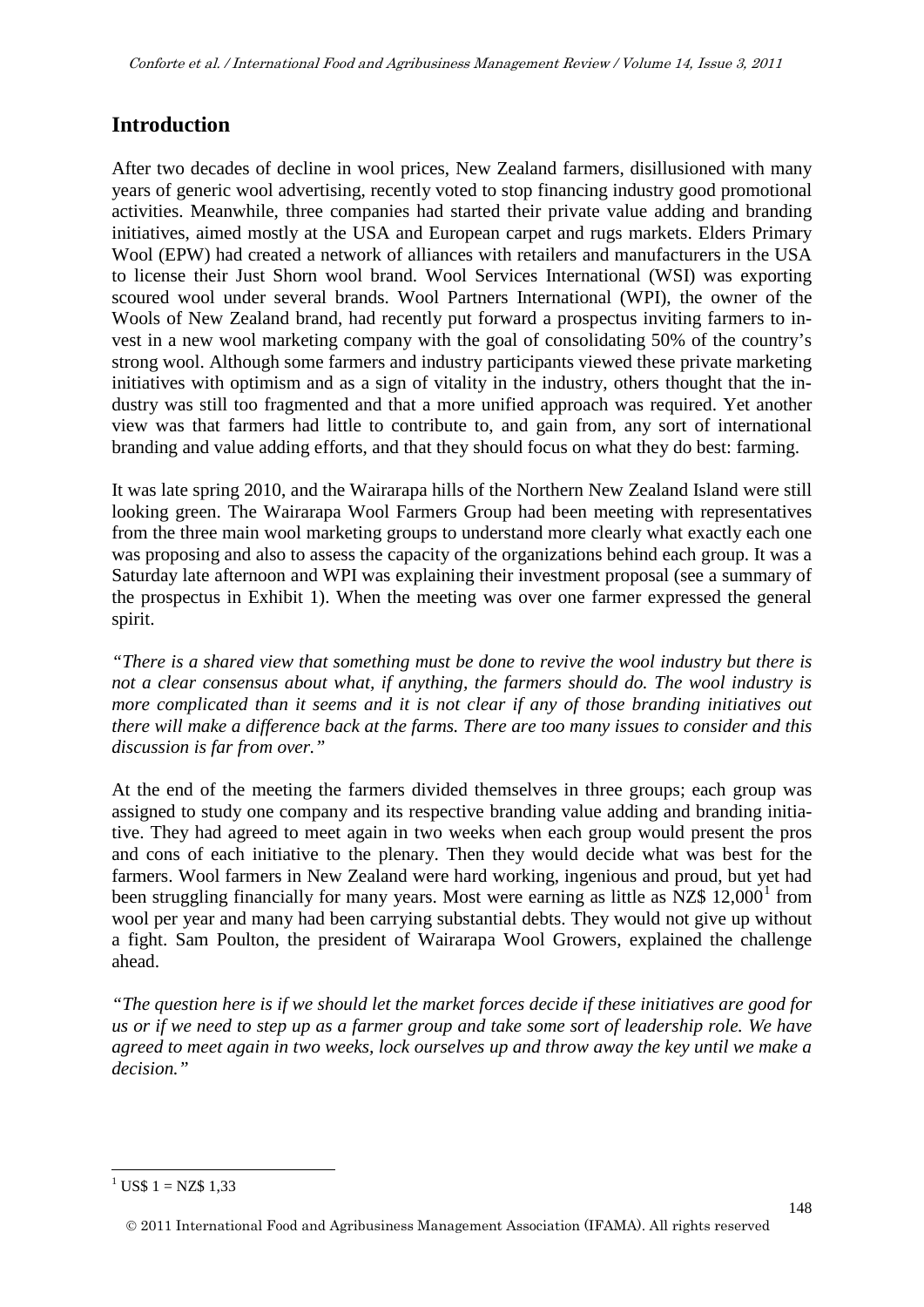# **New Zealand in the World of Wool**

Wool was used for manufacturing apparel and interior textiles such as rugs and carpets. Based on fiber diameter, wool was classified in three types, fine (<24 micron), medium (25- 32 micron) and strong wool (>32 micron). Fine wool accounted for 36% of total world production and was used for apparel manufacturing. Strong wool was used for interior textiles such as carpets, bedding and upholstery and accounted for 42% of production. Australia was the largest producer of fine wool with 85% of its production being Merino wool  $\langle$  25 $\mu$ m). In contrast, 90% of New Zealand's clip was strong. Strong wool was traded either raw (greasy or clean), as intermediate processed products such as carded and combed wool and yarns, and also as finished consumer products such as carpets and rugs. New Zealand's wool clip accounted for 30% of the world's strong wool output.

The wool industry had traditionally been a major contributor to the New Zealand economy. Sheep were raised in most of the countries agricultural regions with the main production areas being the high countries of Hawkes Bay, Wairarapa and Manawatu/Horowhenua in the North Island, and Nelson/Marlborough, Canterbury and Otago/Southland in the south island. New Zealand had 32 million sheep in 2010, down from a high of 70 million in the 1980's. Between 1990 and 2010 around 3.5 million hectares of land traditionally used for sheep and beef production had been converted to dairy, forests or urban development, causing the country's wool production to drop by 48% and exports by 34%.





The leading wool producing countries were Australia, China, the Commonwealth of Independent States (CIS) and New Zealand. On a clean weight basis Australia was the world's largest wool producer followed by China, New Zealand and the Commonwealth of Independent States (CIS). Together they accounted for 66% of global production (See Exhibit 2 for data on wool production).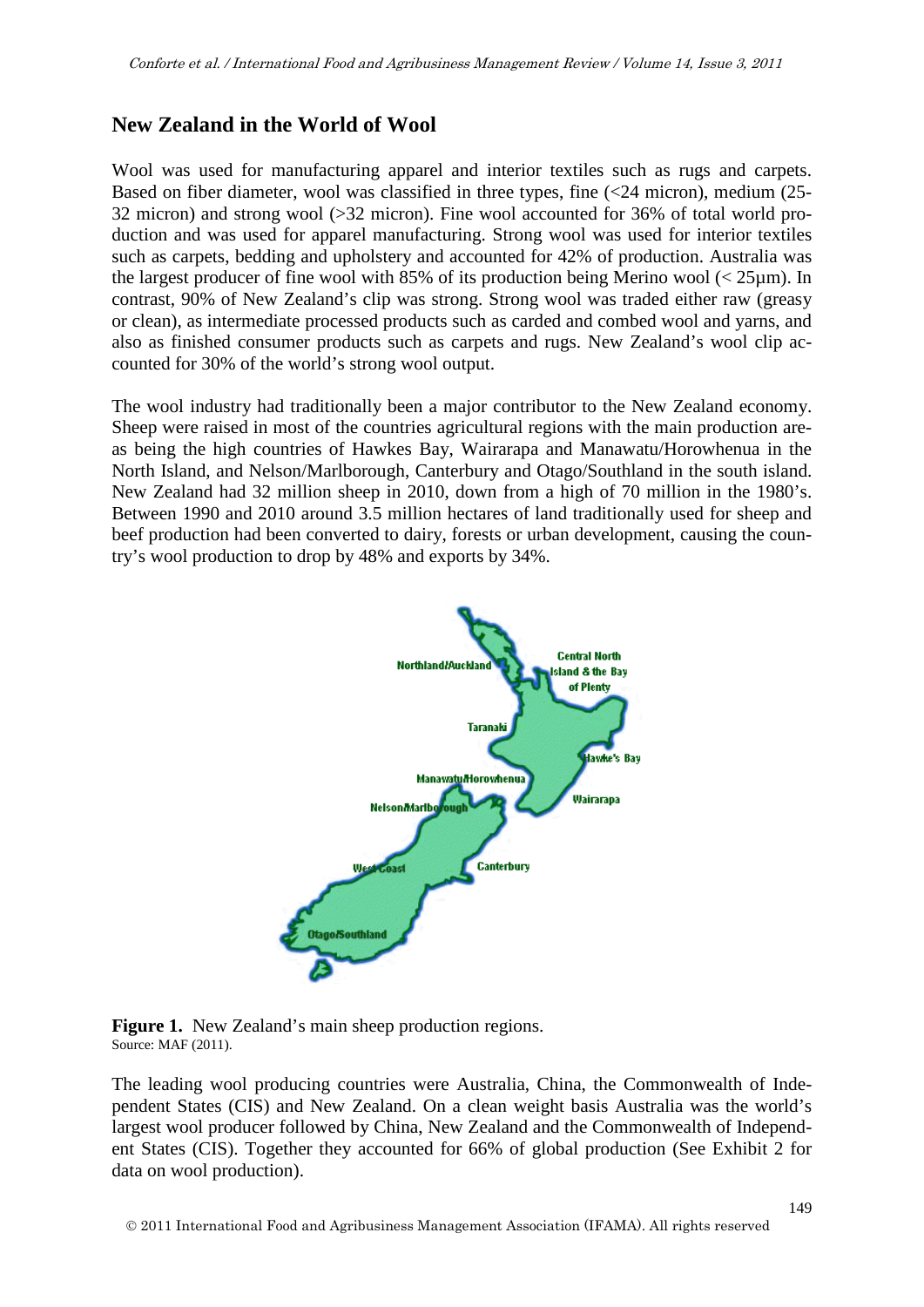Australia and New Zealand were the leading exporters of raw wool with 45% and 17% of the world exports respectively. In terms of imports China had increased its share of global imports considerable between 1990 and 2009 and became the most significant importer of raw wool accounting for 49% of total world imports. India had also increased its share to 10% and was the second largest importer (see trade figures in Exhibit 3).

New Zealand's exports, in value terms, were 77 % raw wool, 12% yarns, and 10% carpets and rugs; the rest was carded and combed wool and woolen fabrics. In volume terms, 62 % of raw wool exports were scoured (cleaned) while 33% was exported greasy and the remaining 2% was slipe wool (taken from the hide of the sheep after slaughtering). Over 50% of New Zealand's raw and semi processed wool went to Asia while close to a third went to Western European countries. The single largest export destination was China which took 36% of New Zealand's raw wool exports. Other important markets were India, UK and Italy. China and Australia were considered as two major conversion markets for they imported raw wool, further processed it, and on exported. It was estimated that almost 50% of the New Zealand's strong wool clip in 2009, in one form or another ended up in the UK and Europe. The UK consumed in total 55-60 million kg of wool annually and accounted for 11% of NZ's raw wool exports. Australia and New Zealand together consumed 20 million kg of New Zealand's strong wool, the majority of which went into broadloom carpet. US market consumed approximately 13 million kg annually, mainly as yarn or finished carpets.

Due to the competition of synthetic fibers, the global wool industry had witnessed decades of production decline. Between 1990 and 2009 the world's wool production went down 45% and global trade down 30%. For the first time in 100 years the production was less than two million tons in greasy equivalent. While strong wool prices in New Zealand remained largely stagnant from 1990 through to 2009, input costs such as shearing increased by 30% resulting in a 60% decline in returns per stock unit for farmers (See Exhibit 4).

# **The Strong Wool Value System**

From its raw initial form to the manufacturing of the final product, wool had to undergo either woolen processing or worsted processing. Strong wool, which was primarily used for the production of tufted carpets, underwent a woolen processing. The main steps in woolen processing for tufted carpet manufacturing were scouring, blending, carding, dyeing, spinning and twisting, and fabric formation or tufting (Exhibit 5). The margins along the chain varied with the yields obtained from wool, with the cost of each process and with prices (Exhibit 6).

The wool value system in New Zealand (Exhibit 7) started with the more than 12,000 farmers spread out around the country. Historically farmers would sell their wool through auctions (See Exhibit 8 for an example of a sales account). In 2009 approximately 40% of wool was auctioned, 44 % sold directly and 16 % was sold as slipe wool (the wool taken from the hide of the sheep after slaughtering).

The two major auction brokers were Elders Primary Wool (EPW) with an estimated 42 % market share and Wool Partners International (WPI) with 32%. Most of the wool sold privately was purchased by independent wool merchants that cultivated long term relationships with growers on a regional basis. Some exporters and manufacturers also had procurement divisions that dealt directly with growers.

The New Zealand exporting sector had been consolidating over the years. In 2010 there were some 35 exporters; five or six of them controlled 80% of exports. Wool Services Internation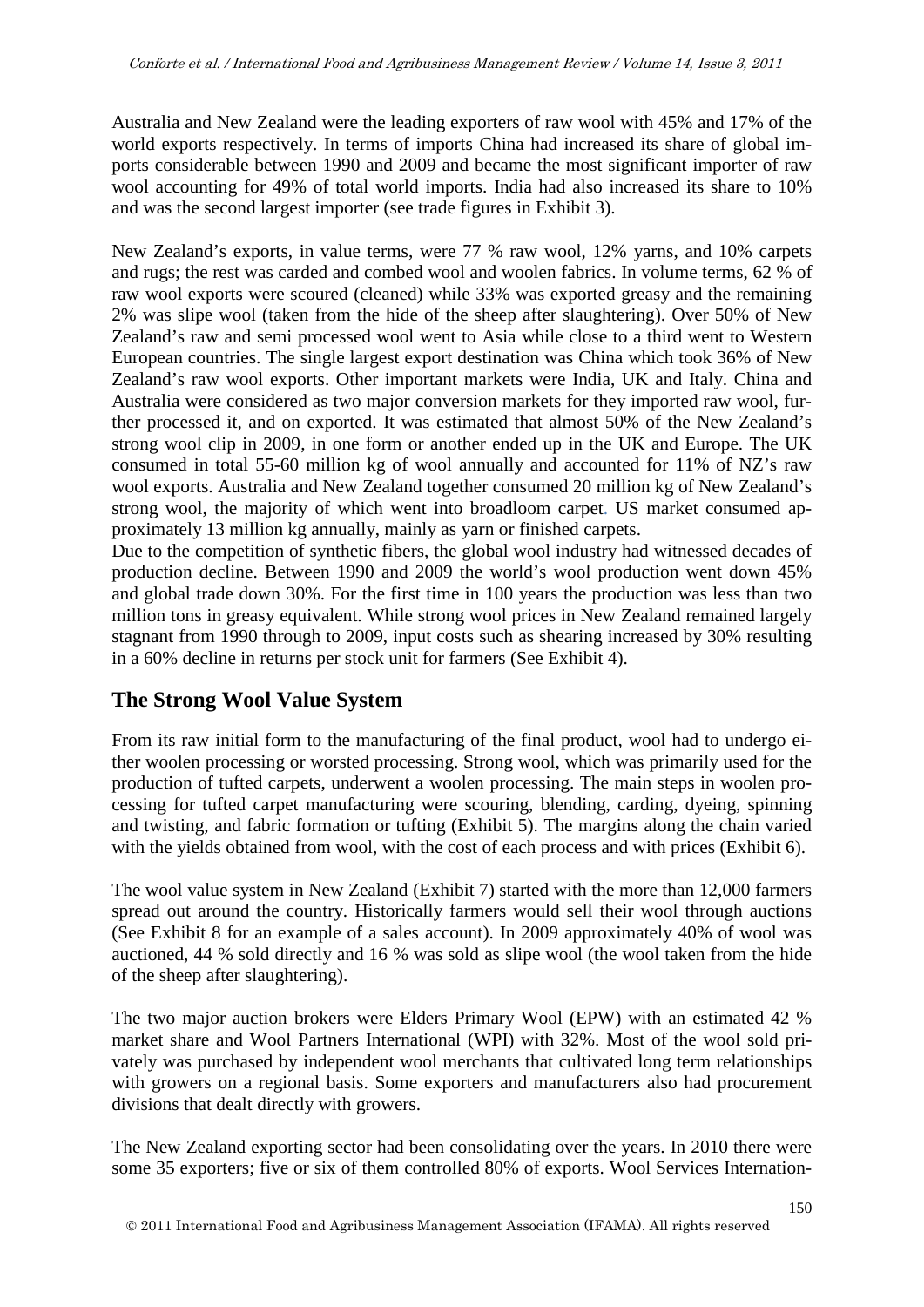al (WSI) was the largest with 30-35% of the market; Masural had a 15-20% share, Brooksbanks 15-20%, Furhman 10-15%, WG Robinson 10%, and Bloch and Behrens had around 6- 10%.

The two major scourers in the country were Cavalier Wool Scourers with approximately a 60% share of installed capacity and New Zealand Wool Services International (WSI) with 35 %. Wool Services International was the only exporter which had its own scouring facility; the other exporters outsourced the scouring process. The exporters of yarn had the wool spun locally on a commission basis. Raw wool and yarn was sold to foreign processors or importers who then on sold to wool processors or manufacturers.

There two leading carpet manufacturers in New Zealand were Godfrey Hirst and Cavalier Corporation which together accounted for over 80% of domestic production. Both companies owned spinning mills from which they met their own yarn requirements. Cavalier Corporation was also involved in scouring, being a 50% shareholder of Cavalier Wool Scourers. Both companies sold most of their New Zealand produced carpet on the domestic market. Exhibit 9 presents a description of the leading carpet manufacturers in New Zealand.

Overseas, the organization of the importing business varied by country with the structure of the industry in each country. Such differences explained why the wool exporters had a different organization and used different channels in each country. See Exhibit 10 for a view of how the exporting process was organized differently to different markets.

# **The Market for Interior Textiles**

Synthetic fibers represented the greatest competition to wool in the carpet and rug industry accounting for approximately 98 % of consumption in 2009. The major synthetic fibers used in carpet and rug production were nylon, polypropylene, and polyester. Nylon was used in 65 % of carpets sold in the USA, while polypropylene was used in 30 %. While the consumption of all textile fibers had increased significantly worldwide, from approximately 15 million tons in 1960 to 70 million tons in 2009, the consumption of wool had declined since the 1950's. The share of synthetics fibers increased from 10 % in 1960 to close to 60 % in 2009. Over the same period wools share declined from 10 % to less than 2 %.

Carpets and rugs made from wool were considered as having some superior attributes than those made from synthetics. Wool was recognized as having a deep, rich look and feel that had still not been fully matched by synthetic products. Wool carpets wearing performance was excellent, if treated properly, and recent research had shown that it was capable of absorbing and binding air containments such as formaldehyde, sulphur dioxide and nitrogen dioxide. Wool also had the capacity to absorb large volumes of water which enabled wool carpets and rugs to modify indoor humidity. In addition, wool was recognized as creating a superior quality carpet when used in certain textures and styles such as loop pile; it also allowed for more complex color patterns. Wools natural, renewable, and biodegradable nature was perceived as becoming increasingly important to consumers.

From the consumers perspective there were also some disadvantages associated with wool carpets and rugs. Wool carpets and rugs required greater care in terms of stain removal and minimizing piling. They were also more prone to fading if not protected from UV light and tended to wear down, which could result in bare patches in high wear areas. Another issue was that the ability of wool products to hold very high volumes of water could made them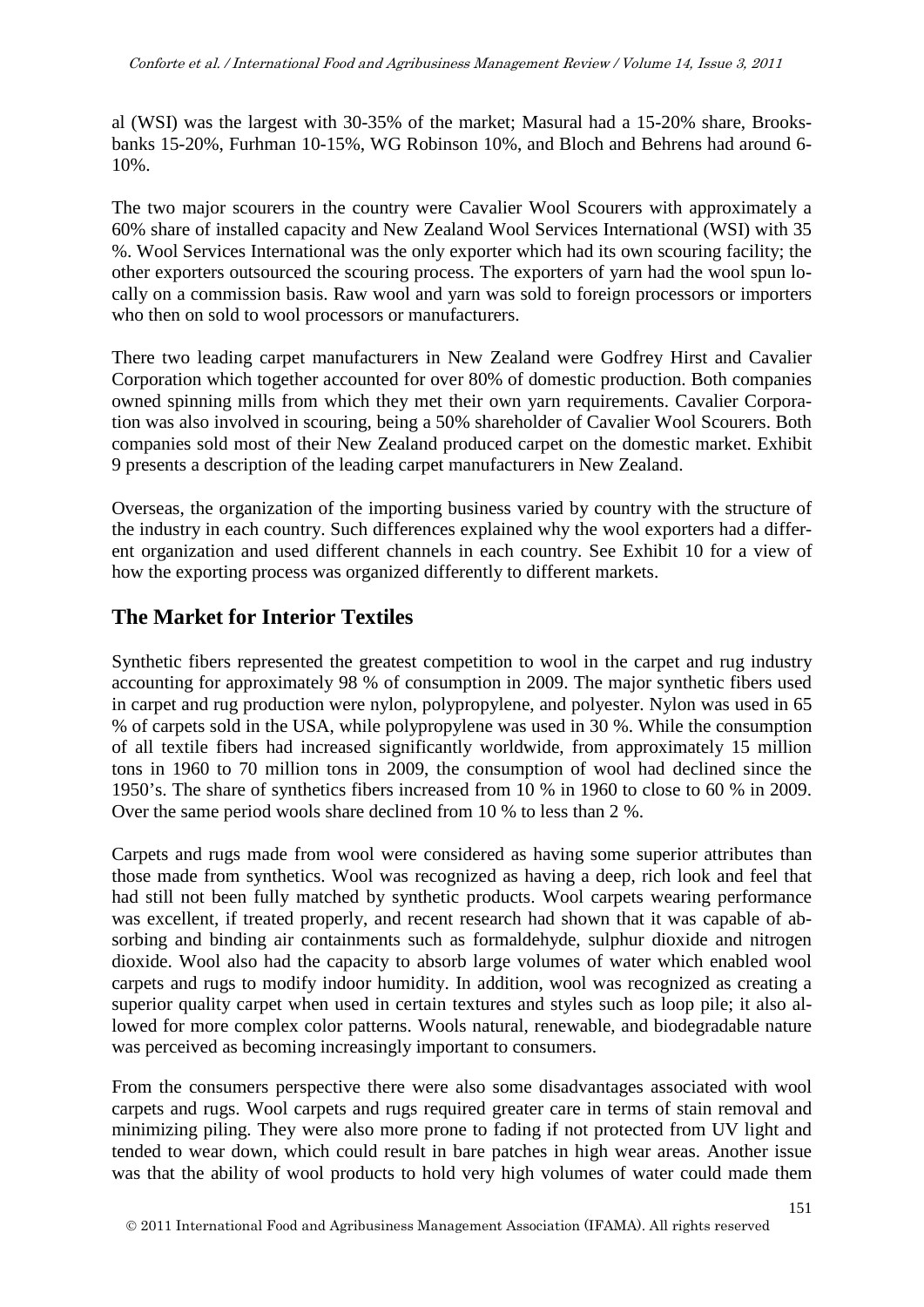prone to mold and shrinking. This tendency towards shrinking made them unsuited for using in modular carpets, which were growing in popularity, particularly in the commercial sector. From the carpet manufacturers perspective there were some disadvantages in using wool. One issue was that it was more expensive and complex to produce the yarn relative to synthetic fibers because it required more labor and processing steps. It was also more expensive to dye than synthetic yarn. Another problem was that it had a much lower tensile strength which limited the speed at which manufacturing equipment could operate. Output could be twice higher from machines running synthetic yarn than wool. From a price perspective, synthetic fibers had a lower cost than natural fibers such as wool and cotton (See Exhibit 11 consumption and prices of different fibers).

# **The USA Market for Carpets and Rugs**

The USA was the largest market for interior textiles with a total consumption of  $1040 \text{ mm}^2$ (million square meters) in 2009 and an estimated retail value of US\$ 11.69 billion. Wool products accounted for approximately 2 % of total sales volumes. The USA was also the largest importer of wool floor coverings (See Exhibit 12). New Zealand strong wool was used in 45% of all wool carpet consumed in the US.

The USA carpet manufacturing sector was dominated by two companies, Mohawk Industries and Shaw Industries, which together held a 60% market share. Two medium sized manufacturers, Beaulieu and Dixie, accounted for another 20 % of the industry while approximately 25 to30 smaller manufacturers made up the rest. Shaw Industries and Mohawk each had sales in the range of US\$ 4 to 5 billion while Beaulieu's were around US\$ 1 billion. They were vertically integrated companies with their own synthetic fiber extrusion plants and trucking fleets. (See Exhibits 13 and 14 for Mohawk financial statement and share price history). Most of the wool carpets sold in the USA were imported and sold under private brands. Godfrey Hirst was considered to be the largest provider of wool tufted broadloom carpets in the USA.

The carpet retailers could be divided into three main categories; the large national chains (20% share), the companies affiliated with buying groups (30% share), and the independent stores with 50% share. Of the national chains, the largest ones were Lowe's and Home Depot. These large chains made companywide buying decisions giving their individual stores no flexibility as to what they stocked. Wool carpets made up 0.2% of the national chains inventories. Of the companies affiliated with buying groups, CCA Global was the largest one having a 65 % market share in this category. These organizations made collective purchases but the members had some flexibility as to what products they wanted to stock. Lastly, the independent retailers had complete control over their stocking and marketing decisions. All retail organizations would generally carry either Shaw's or Mohawk brands, but rarely both. They would complete the rest of the inventory with products from the smaller manufacturers.

The cheapest synthetic carpets had a wholesale price of US\$ 11 per lineal meter, with half the synthetic market priced below US\$ 40. In contrast wholesale prices for wool carpets started at US\$ 40 per lineal meter for 50/50 blends and went above US\$ 270 for heavy weight 100% wool. The majority of 100 % wool carpets retailed at between US\$ 100 and US\$ 140 per lineal meter. At the higher end of the US market the average price for wool carpets was twice of synthetics.

Some industry participants believed that there was a growing interest in the USA market for wool carpets and rugs. Consumers' preferences were moving towards more sophisticated pat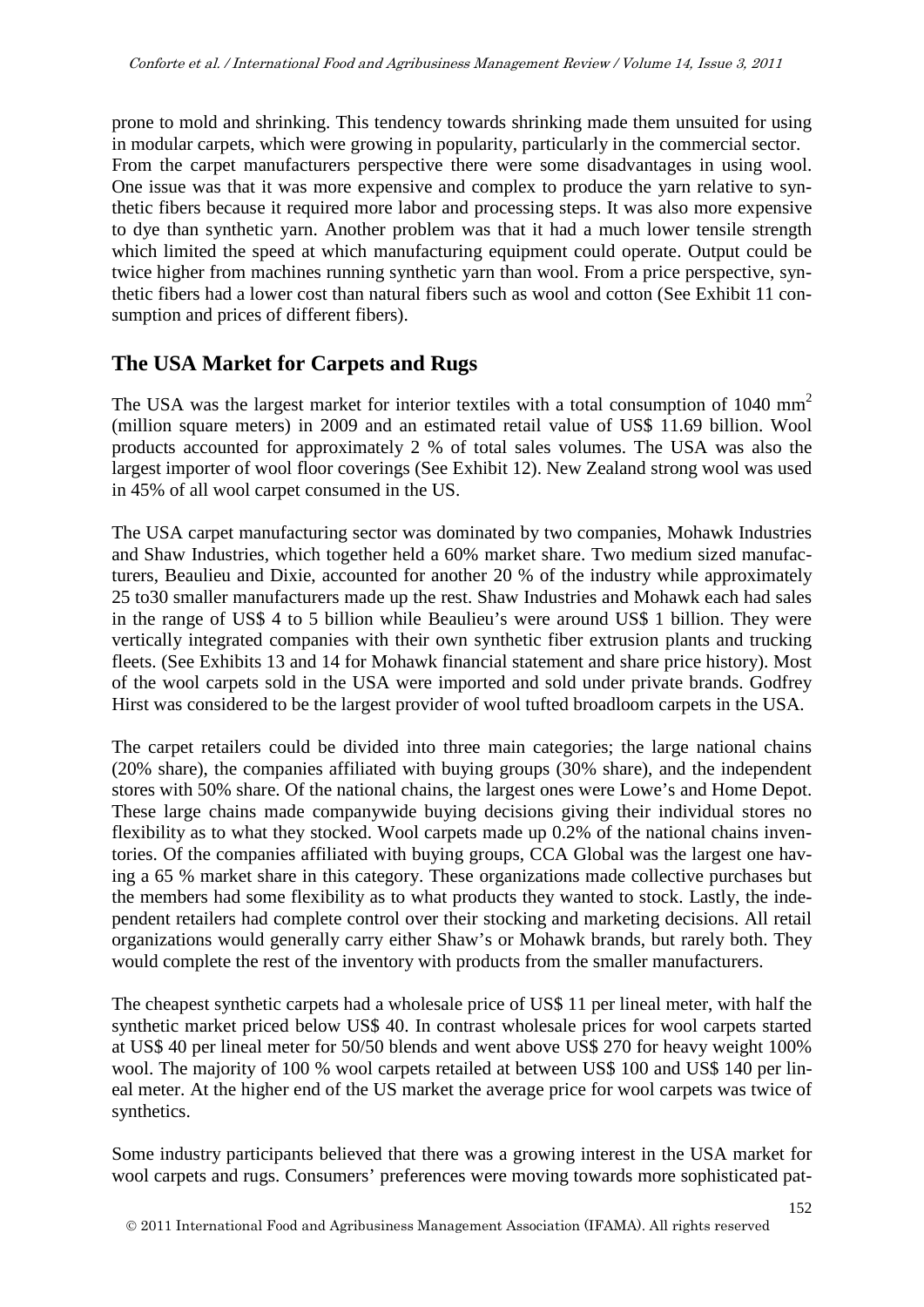terns and textures which were most suited to the properties of wool. The price gap between wool and synthetic products had been closing in the last decade. An increasing number of USA consumers would prefer to buy a sustainable, recyclable natural product as long as the price and other attributes were comparable to the synthetics.

Purchasing decisions vary depending on the market sector. In the case of single family homes it was most often the home owners who made the decision. When the purchase was for a new home the builder usually presented the homeowner with a number of floor covering options. In the case of condominiums and flats the purchasing decision would be made by an interior designer or facilities management staff. Interior design professionals made decisions for a very small proportion of the market.

# **Public Promotion of Wool**

The New Zealand Wool Board had been, until 2001, the central body for the funding of wool R&D and promotion. In 2001, farmers voted for its dissolution. The Wool Board's assets were carved out and transferred to new commercial entities. In 2009 the farmers voted to stop all payments to support industry wide promotion and R&D activities.

The Woolmark (logo in Exhibit 15) was a brand created in 1964 by the International Wool Secretariat (IWS) to combat the increasing competition of synthetic substitutes in the textile industries. The International Wool Secretariat was an industry body created and funded in 1937 by New Zealand, Australian and South African wool grower organizations for the promotion of wool worldwide and for conducting technical and marketing research. Other wool producing countries such as Argentina and Uruguay also joined the IWS. The Woolmark program included quality assurance standards with specifications according to end products. There were no fees associated with the license but manufacturers were required to comply with specifications and provide volume statistics to the IWS. Woolmark was considered a global brand recognition success story.

New Zealand withdrew from the IWS and its Woolmark program in 1996. It was perceived that, although it was having a positive effect on fine wool apparel products, it had little impact on interior textiles. The other important concern was that other major strong wool producers such as the UK farmers were free-riding the program. New Zealand wool producers, who at some point were investing between half and one million dollars per week, felt that they were not seeing enough results for their money. After withdrawing from the IWS, the NZ Wool Board created Wools of New Zealand to launch and manage a new promotion program for the country's strong wool. The Fernmark logo (Exhibit 15) was then created as New Zealand's new wool brand. The new initiative included a quality assurance program covering all aspects of the supply chain back to the shearing board. It was believed that the quality assurance program would increase demand for New Zealand wool and eventually lead to price premiums. By 2001, 60,000 tons of raw wool was being channeled through the program and Wools of New Zealand had 249 brand partners in the carpet and rug sector worldwide.

In 2010 the Campaign for Wool (logo in Exhibit 15) was launched by its patron The Prince of Wales. It was a generic promotion initiative targeted at consumers and retailers and focused at promoting wool's natural and sustainable attributes as well as fire safety and durability. The funding partners were the Woolmark Company, British Wool Marketing Board, New Zealand Wool, Wools from Norway and International Wool Textiles Organization, and the National Council for New Zealand Wool Interests Inc. The members of the National Council for New Zealand Wool Interests Inc. included exporters, scourers, brokers and private mer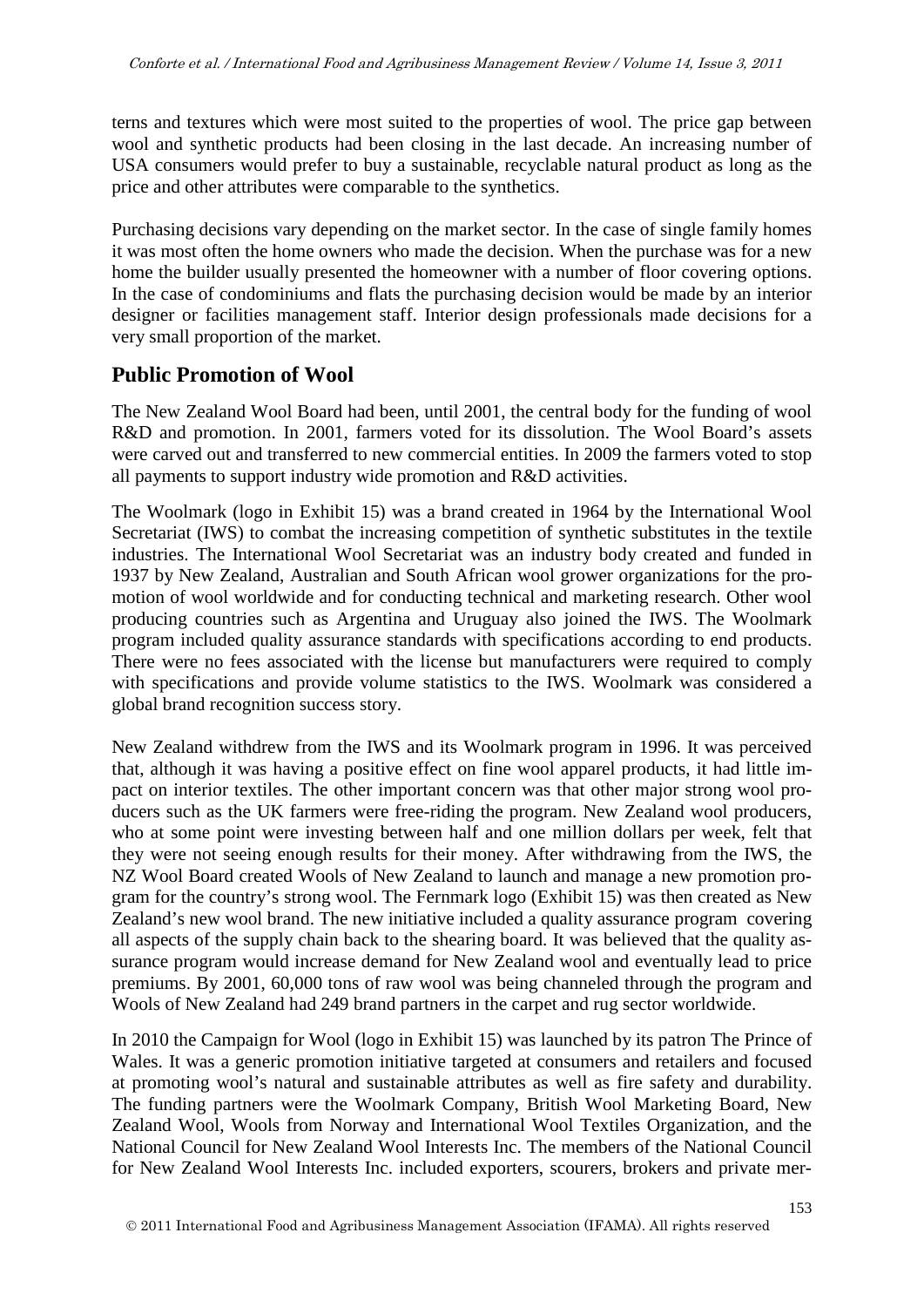chants. Amongst the organizations supporting the Campaign for Wool initiative were Elders Primary Wool, Wool Services International, and WoolFirst (the Federation of New Zealand Wool Merchants). See Exhibit 16 for how one industry participant described the Campaign for Wool.

# **Private Branding Initiatives**

Three different groups – Elder Primary Wool, Wool Services International, and Wool Partners International, had started their wool branding initiatives after the Wool Board was discontinued (see logos in Exhibit 17). Branding ingredients, such as wool, was considered a highly challenging proposition; even more so if the brands were aimed at creating consumers recognition. Manufacturers and retailers were not to enthusiastic to carry the wool brand side by side with their own brand unless the wool brand really made a difference. There were additional challenges related to preserving the identity and integrity of the wool from origin to end product. See Exhibit 18 for how one industry participant explained the challenges faced when branding wool.

### *Elders Primary Wool (EPW)*

Elders Primary Wool (EPW) was a 50/50 joint venture formed in 2005 between Elders Rural Holdings Limited and the Primary Wool Cooperative (PWC). The Primary Wool Cooperative contributed to the joint venture a procurement base of  $110,000^2$  $110,000^2$  bales of wool per year plus its storage facilities and transport operations. Elders Rural Holdings Limited had contributed a sourcing capacity of 50,000 bales, and its wool management, trade and marketing assets and expertise. EPW was a wool merchant, broker and handler, and offered wool management services to farmers with wool stores and buyers and field representatives throughout the country. By 2010 EPW was employing a team of 50 staff and handled 220,000 bales per annum. From the five board members, two were representatives from PWC and the remaining directors and the chairman were from Elders.

The Primary Wool Cooperative was founded in 1972 when 400 growers from the East Coast region of the North Island came together to form what was known then as the East Coast Wool Cooperative. In 2001, the cooperative purchased Elders Wools. By 2010 the Primary Wool Cooperative had a membership of 900 farmers. Farmers' shareholding in the Primary Wool Cooperative was based on the volume of wool supplied. A member had to own 1 share, valued at \$1 for every 5kg of wool, with a minimum share holding of \$1000. Members were not obligated to selling their wool through the co-operative. The shareholding entitled them to receive a rebate of 3 cents per Kg of wool on the brokerage fees which were approximately 17 cents per Kg of wool. Bonus share offerings had been made periodically to increase the shareholding of the existing members. Shares were of fixed value and could be redeemed with the approval of the cooperative directors. Voting rights were based on one vote per share but were capped at 20,000 votes per shareholder. The two largest shareholders held a combined 65% share in 2010. The Primary Wool Co-operative had a board of four directors.

Elders Rural Holdings was originally an Australian owned rural services company that had started operations in New Zealand in 1903. In 2001, after an acquisition by New Zealand interests, Elders sold its wool interests to the Primary Wool Cooperative. In 2005 Elders entered the mentioned joint venture with Primary Wool Cooperative to form Elders Primary Wool.

 $^{2}$  1 bale = 180kg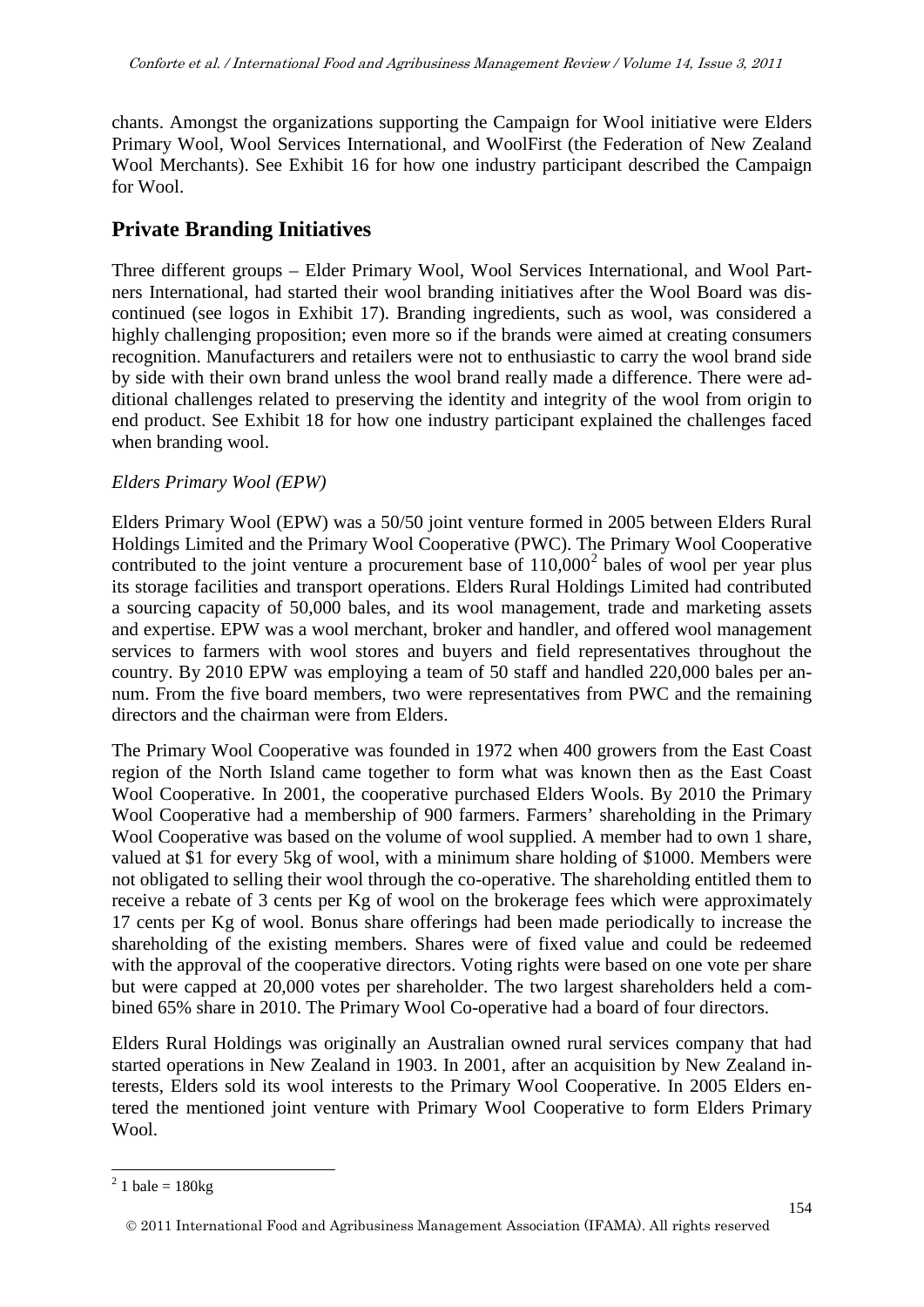#### *Branding Initiatives by Elders Primary Wool*

EPW had recently launched the *Just Shorn* wool brand in the USA market. Just Shorn was targeted at the highest end of the carpet market and aimed to encourage consumers to pay a premium for high quality carpets and rugs made from New Zealand wool and procured exclusively through EPW. The program included an on-farm accreditation system aimed at providing the assurance that high quality wool was produced in a responsible way with regards to environmental and animal welfare issues. A traceability technology developed by AgResearch was at the core of the Just Shorn quality assurance program. The process involved minute quantities of a phosphorous coated nylon fiber mixed with the wool at the scouring and blending stage. The phosphorous coating could be detected by an electronic reader allowing to preserve the identity of the wool along the entire supply chain up down until the end consumer product. The technology was aimed at assuring the provenance of wool and at stopping unscrupulous suppliers to free-ride the efforts made in New Zealand.

The major partner in the Just Shorn initiative was the USA based retailer CCA Global Partners. CCA Global Partners was a large co-operative retail group and the largest carpet retailer in the world. It had seven different retail sectors that operated under several brands such as the International Design Guild, Prosource, CarpetOne, Floor and Home, and Flooring America. The Just Shorn branded carpets were distributed through International Design Guild outlets which had 120 stores throughout the US. Elders Primary Wool licensed the brand to CCA Global Partners CCA and through it to International Design Guilds dedicated manufacturers. Elders Primary Wool invested in brand development and in-store displays while International Design Guild invested in publications and a website targeted at professionals. Marketing materials provided emotive images of Kiwi farmers as responsible custodians of land and stock. In terms of volumes, the expectation at EPW was to supply 7,000 bales of wool in the first year and 15,000 bales by the third year. The pricing strategy was to start selling yarn at the market price and then moving up the premium ladder as brand recognition and value increased. The program managers held the view, based on past experiences, that extracting premiums directly from manufacturers wasn't possible without a significant commitments and support from retailers. Communication efforts targeted the interior design consultants and architects who served high end consumers which perceived carpets as a fashion item and tended to change carpets every six to seven years. Elders Primary Wool had the yarn produced in New Zealand and exported to a select number of International Design Guild premium manufacturers such as Fabrica. Any price premiums at the retail end were to be channeled back from International Design Guild to Elders Primary Wool. Elders Primary Wool would also supply yarn to hand knotted rug producers in Nepal which had supply agreements with CCA Global Partners.

#### *Wool Services International (WSI)*

Wool Services International (WSI) was a wool exporting company which had started operations in 1992 to become the leading New Zealand wool exporter. In 2009 WSI had a 32% wool exports market share (42% of carpet type wools), sales of over NZ\$ 150 million and exported to 30 countries (See in Exhibits 14 and 15 the financials and share prices of WSI). WSI was publicly listed with 65% of ownership in less than a few hands and the rest held by management and 3.500 farmers. WSI controlled 50% of New Zealand actual wool scouring. Wool was procured through auctions, private sales and independent merchants. The gross export margins would vary between 1.5% and 3%. WSI and all the major wool exporters were members of the New Zealand Council of Wool Exporters. In the history of the council,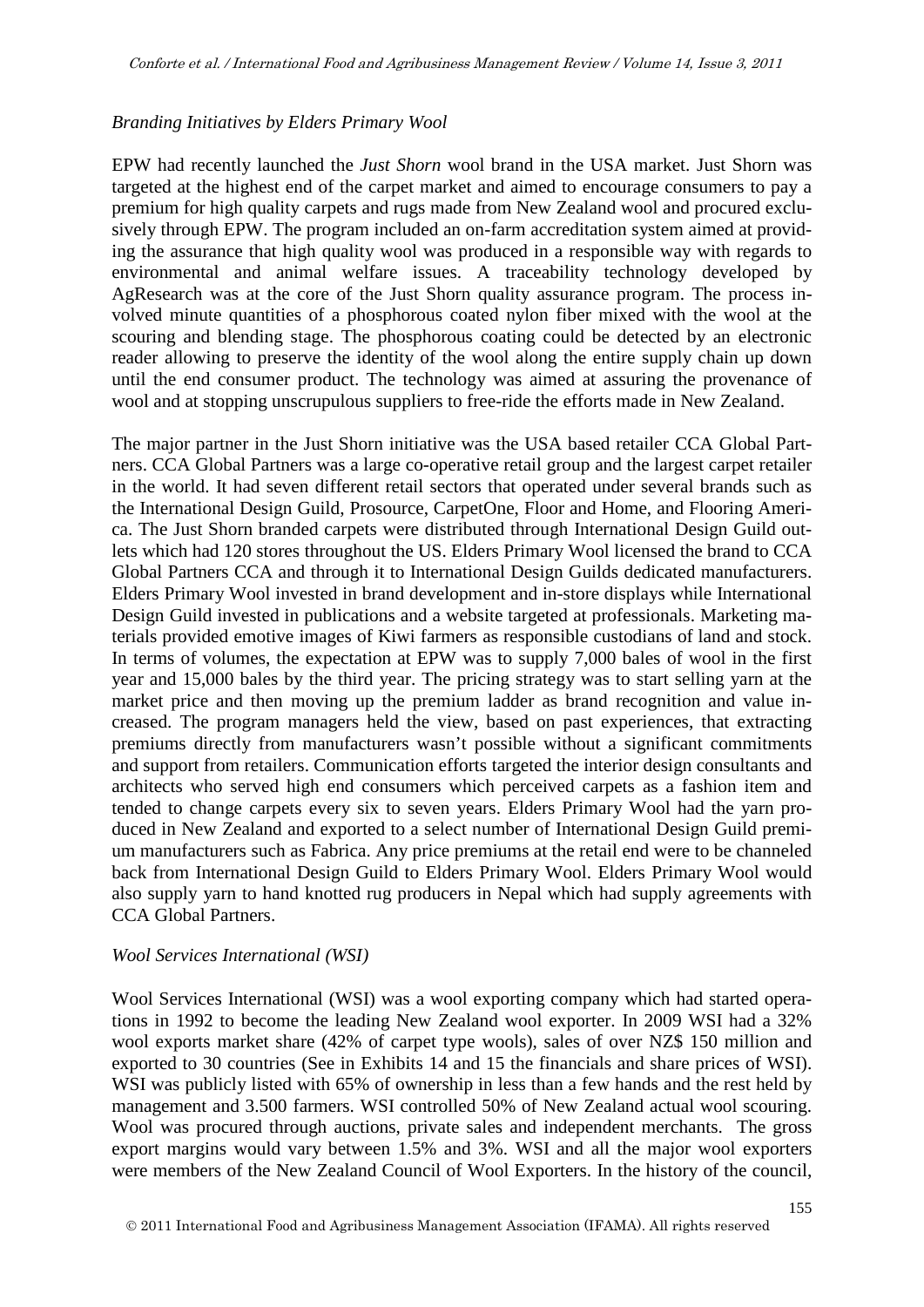which was around 100 years, there had never been a default in payment to any one in New Zealand by any of its members.

#### *Branding Initiatives by Wool Services International (WSI)*

WSI had three branding initiatives, Purelana, Glacial, and Redband, all targeted at carpet and rugs manufacturer. Purelana was a scoured wool brand launched in 2005. Its value proposition was based on sustainability and on a paper based traceability system from procurement through to processing and marketing. The program required growers to exclusively supply WSI for a contracted period of between one and three years. WSI offered two main direct supply options to farmers, one was a forward contracts based on a forward price of up to twelve months, and the other was a spot market contract price. The long term supply contracts were intended to create consistency in timing, quantity and quality. Direct supply system minimized costs to farmers by reducing handling costs between the farm and the wool scour, avoiding brokerage charges and marketing fees. Loyal farmers benefited from such economies.

The Glacial brand was positioned as exceptionally clean and bright scoured wool with a superior capacity to take dye. The special scouring process was twice as costly as the usual one and therefore was applied only to the best available wool. Glacial was targeted at manufacturers of pure white and pastel shades carpets and rugs. The imaging suggested that producers for this brand were encouraged to be innovative in stock management practices, pest control and shearing practices to ensure the quality of the fleece. Although still a small business, it was considered one of WSI flagship products.

Redband was an initiative aimed at visually differentiating their bales of scoured wool. Instead of using the usual brown metal bands to wrap the wool bales WSI changed to a red band so that they could be identified when their bales were in the shed of their customers together with bales from other sources. Redband offered quality controlled wool from farm gate through the WSI scour and all the way to guaranteeing how the wool performed on the customer equipment. Although the initiative was started without much expectation, overtime WSI customers perceived the red ban as a sign of quality assurance.

#### *Wool Partners International (WPI)*

Wool Partners International (WPI) was created in 2008 by PGG Wrightson as a wool trading and marketing company. PGG Wrightson was a publicly listed company with a long history as a provider of inputs and services to the rural sector in New Zealand. In 2010 PGW had assets of around NZ \$ 1.5 billion and revenues of NZ \$ 1.1 billion. It was a major wool broker with a tradition in the farming services business that dated back to the  $19<sup>th</sup>$  century.

WPI was formed with the idea of becoming 50% owned by PGG Wrightson and 50% by the farmers through a holding company to be named Wool Growers Holding. The initial public offering to fund Wool Growers Holding was not successful. PGG Wrightson went ahead with the plan and transferred to WPI all its strong wool business - a wool procurement team, an auction management team, an international trading division, a network of wool stores and quality control facilities spread throughout the country, as well as the exporting company Bloch and Behrens. In 2008 WPI bought Wools of New Zealand, a wool marketing division, from Meat and Wool New Zealand.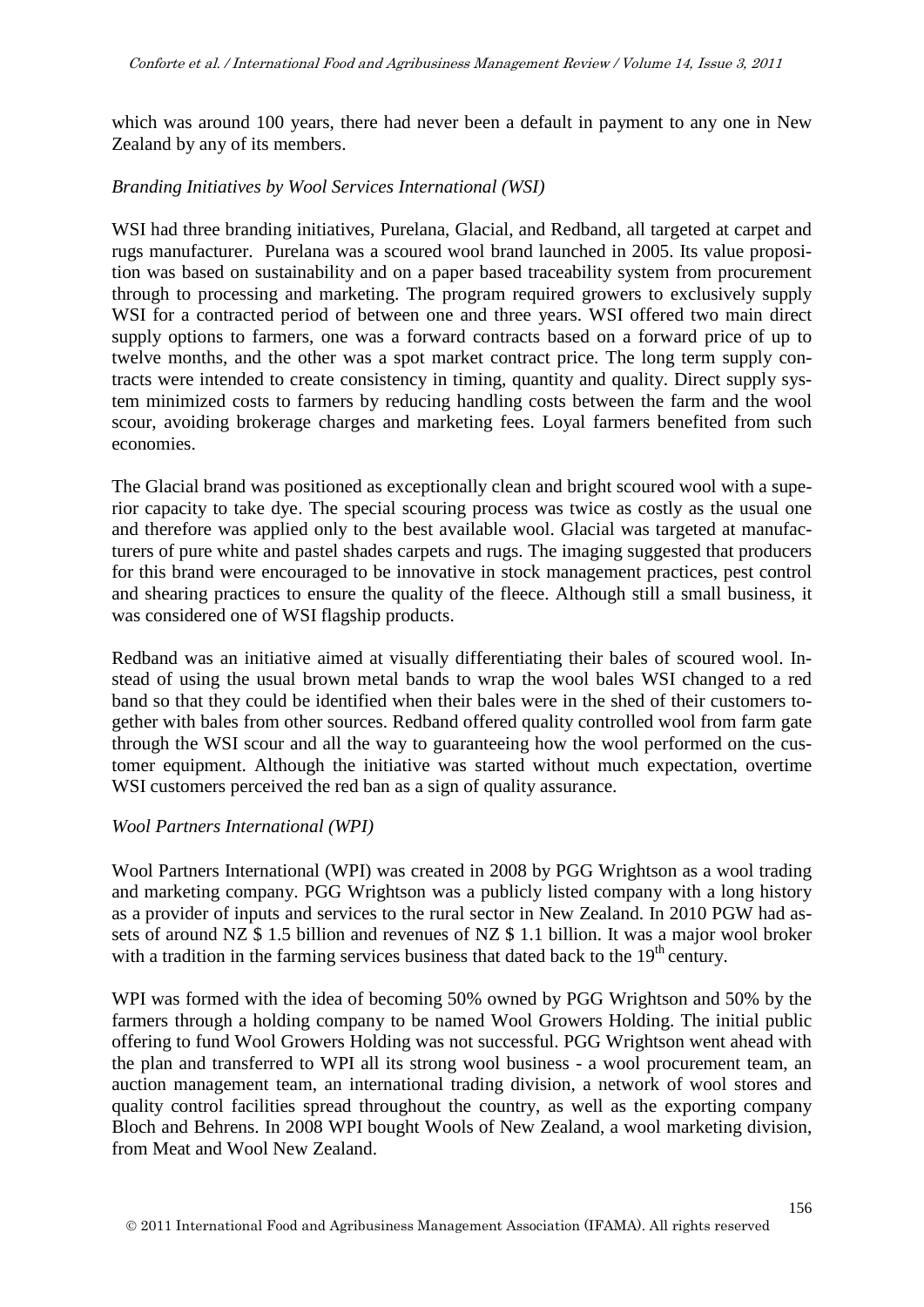In 2010, in a new attempt to bring the farmers on board, WPI issued an investment prospectus to create Wool Partners Cooperative. The idea was that Wool Partners Cooperative would acquire most of the wool trading assets of WPI. In November 2010 a prospectus to create Wool Partners Cooperative was released and the funding campaign started (See in Exhibit 1 a summary of the WPC investment prospectus).

### *Branding Initiatives by Wool Partners International (WPI)*

WPI had two brands targeted at carpets and rugs manufacturers, Wools of New Zealand and Laneve. The use of the Wools of New Zealand brand in carpets and rugs required that a minimum of 80% total fiber content had to be wool and a minimum of 60% of total fiber had to be New Zealand wool. The products had to pass performance testing of durability, appearance retention and color fastness. The manufacturers were licensed to use the brand and no exclusivity was required. Wools of New Zealand had over 100 partners involved in yarn or carpet production. WPI sources claimed that the brand was carried on 25% of New Zealand products sold in the USA. Most Wools of New Zealand branded carpets and rugs sold in the US market were imported from Asia, Europe and the Pacific.

The Laneve brand was to be positioned as an integrity brand, providing assurance to the consumer that the wool was sourced from growers following high standards in terms of animal welfare and environmental sustainability. A paper based traceability system enabled the wool to be traced back to the farm. Growers had to comply with given codes of practice about health, nutrition and safety. The promotion activities were aimed at communicating directly with manufacturers and retailers and, through advertising in interior design magazine, with architects and interior designers. An online training program called the Wool College was aimed at training retail staff to communicate with consumers about the benefits of wool and the value propositions in the Laneve and Wools of New Zealand brands. The expectation was that eventually manufacturers would be willing to pay a royalty to use the brand or alternatively pay a price premium for the branded wool.

### **Decision Time at Wairarapa Wool Growers**

In their previous meeting, the Wairarapa farmers had agreed to reconvene to decide if to invest or not in any one of the branding initiatives. The farmers had contrasting views to consider. The most extreme views were, on one side, that farmers should stay away from investing in the branding of wool and let markets work. One the other side some farmers believed that they should take total control of the exports of all New Zealand wool to. The middle of the range options were to invest, with different degrees of commitment, in one or another of the existing value adding and branding initiatives.

Sam Poulton had organized the farmers in three groups; each group was assigned to present to the plenary the strengths and weaknesses of each of the wool marketing groups and the respective branding initiatives. After listening to the three presentations, the farmers would make a decision. Sam was very much focused on the questions they needed to answer. Which one of these initiatives, if any, was best for the farmers to invest in? Would it be better to just let the market forces work? Or was it time for farmers to step up and make things happen? If so, what form of commitment should the farmers be prepared to assume?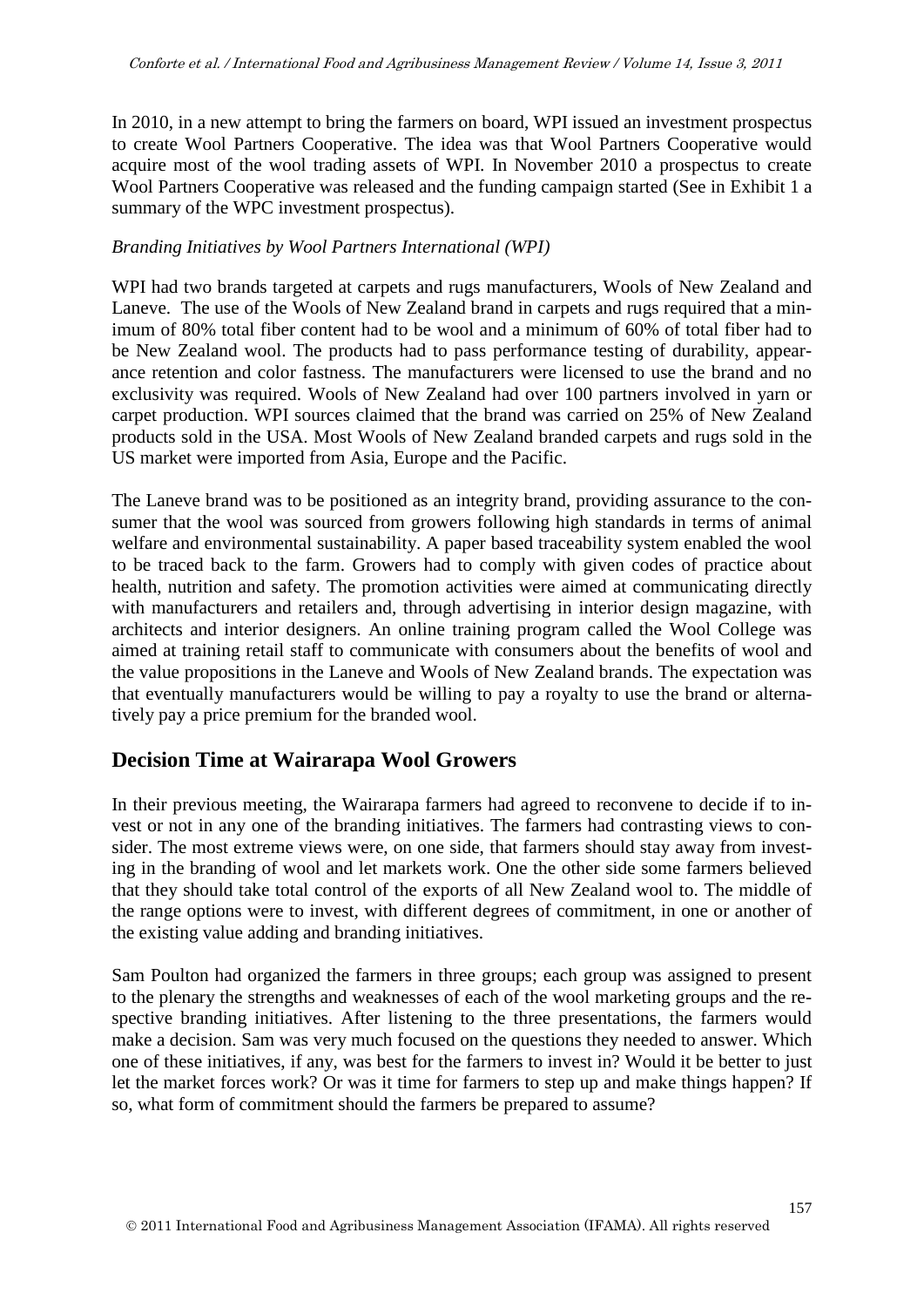### **References**

- Beef and Lamb NZ. 2010a. Wool Statistics. Wellington: Beef and Lamb NZ. Retrieved from <http://www.meatandwool.co.nz/main.cfm?id=259> (accessed on 12/15/2010).
- Beef and Lamb NZ. 2010b. Compendium of New Zealand farm facts. Wellington: Beef and Lamb NZ.<http://www.beeflambnz.com/main.cfm?id=261> (accessed on 12/15/2010).
- Carter, B., and J. MacGibbon. 2003. *Wool a history of New Zealand's wool industry.* Wellington: Ngaio Press.
- Daniell, D. 2010. Wool you? Won't you? <http://www.nzfarmersweekly.co.nz/article/8641.html>(accessed on 12/15/2010).
- Elders Primary Wool. 2010. About us. Latest news. [http://www.eldersprimary.co.nz](http://www.eldersprimary.co.nz/) /
- IWTO. 2010. IWTO Market information. Brussels: International Wool Textile Organisation
- MAF. 2002. Regulatory Impact Statement: Wool Board Disestablishment. [http://www.maf.govt.nz/mafnet/publications/regulatory-impact-statements/wool](http://www.maf.govt.nz/mafnet/publications/regulatory-impact-statements/wool-board-disestablishment.htm)[board-disestablishment.htm](http://www.maf.govt.nz/mafnet/publications/regulatory-impact-statements/wool-board-disestablishment.htm) (accessed on 12/15/2010).
- MAF. 2003. Wool production in NZ. Wellington: Ministry of agriculture and Forestry. Retrieved from [http://www.maf.govt.nz/mafnet/rural](http://www.maf.govt.nz/mafnet/rural-nz/overview/nzoverview009.htm)[nz/overview/nzoverview009.htm](http://www.maf.govt.nz/mafnet/rural-nz/overview/nzoverview009.htm) (accessed on 12/15/2010).
- MAF. 2010. International Trade. Wellington: Ministry of agriculture and Forestry. <http://www.maf.govt.nz/statistics/international-trade/> (accessed on 12/15/2010).
- Meat and Wool NZ. 2008. Wool 2008 snapshot. [http://www.woolsnz](http://www.woolsnz-partner.com/industry/downloads/wool_wnz_1285.pdf)[partner.com/industry/downloads/wool\\_wnz\\_1285.pdf](http://www.woolsnz-partner.com/industry/downloads/wool_wnz_1285.pdf) (accessed on 12/15/2010).
- National Farmers Federation. (2010). Major Commodities Wool. <http://www.nff.org.au/commodities-wool.html> (accessed on 12/15/2010).
- Nicol, A., and C. Saunders. 2009. Meat and wool Wool production and processing. <http://www.teara.govt.nz/en/meat-and-wool/7> (accessed on 12/15/2010).
- NZWSI (2010). News Releases. New Zealand Wool Services International [.http://www.nzwsi.co.nz/market-news-releases.php](http://www.nzwsi.co.nz/market-news-releases.php) (accessed on 12/15/2010).
- Scoop. 2010a. Starbucks to feature revolutionary "WoJo" fabric. [http://www.scoop.co.nz/stories/BU1010/S00322/starbucks-to-feature-revolutionary](http://www.scoop.co.nz/stories/BU1010/S00322/starbucks-to-feature-revolutionary-wojo-fabric.htm)[wojo-fabric.htm](http://www.scoop.co.nz/stories/BU1010/S00322/starbucks-to-feature-revolutionary-wojo-fabric.htm) (accessed on 12/15/2010).
- Scoop. 2010b. WSI invests heavily in Wools future. [http://www.scoop.co.nz/stories/BU1011/S00675/wsi-invests-heavily-in-wools-](http://www.scoop.co.nz/stories/BU1011/S00675/wsi-invests-heavily-in-wools-future.htm)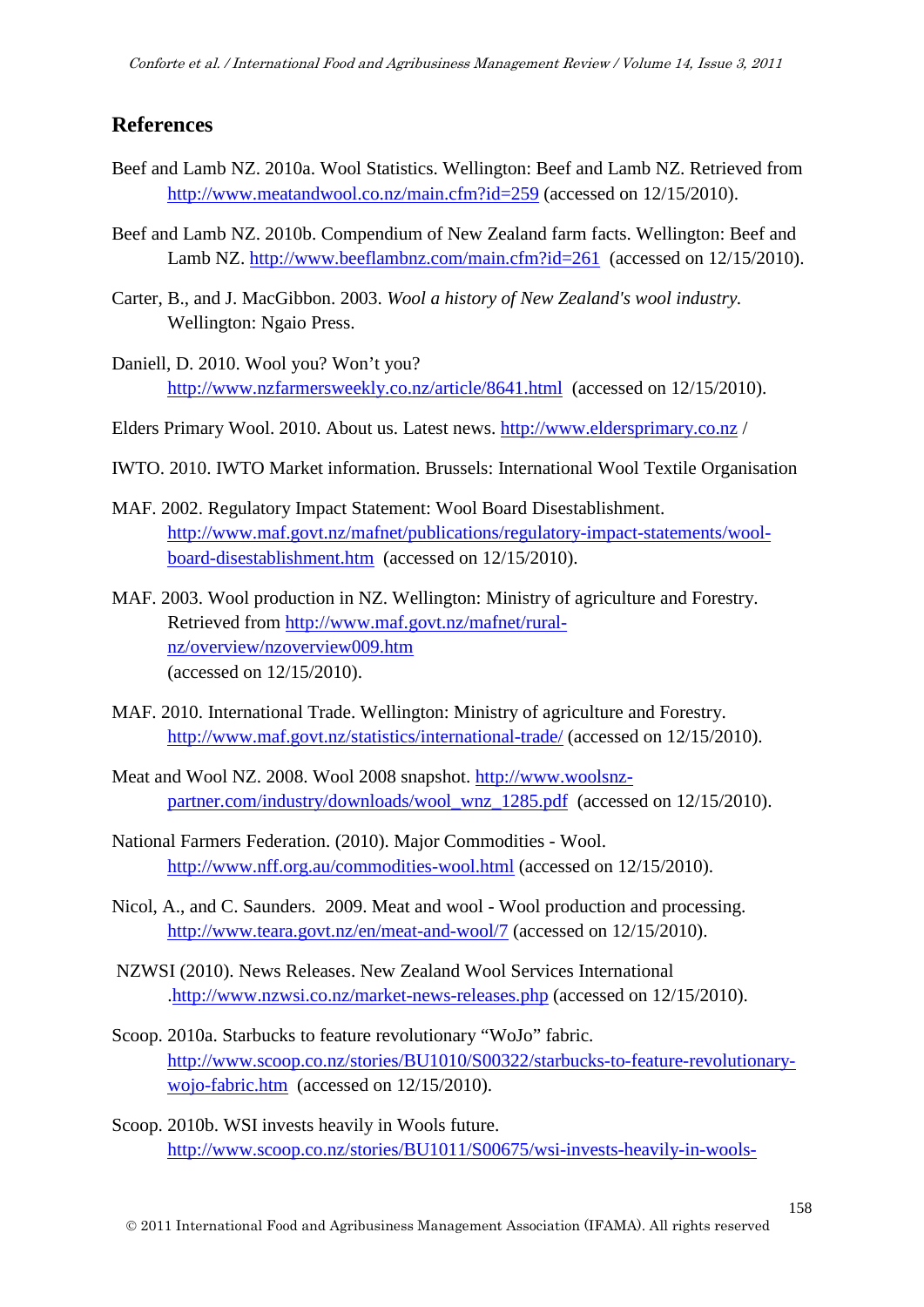#### [future.htm](http://www.scoop.co.nz/stories/BU1011/S00675/wsi-invests-heavily-in-wools-future.htm)

(accessed on 12/15/2010).

- Wool Equities Ltd. 2009. Keratec.<http://www.woolequities.co.nz/keratec.htm>(accessed on 12/15/2010).
- WPC. 2010. Stronger together: Prospectus and investment statement for Wool Partners Cooperative Limited. Christchurch: Wool Partners Co-operative.
- Wool Producers Australia. 2009. Annual review 2009. Brisbane: Wool Producers Australia. <http://www.woolproducers.com.au/uploads/WoolProducers%20AR%202010.pdf> (accessed on 12/15/2010).
- Wools of New Zealand. 2010. Brands. Retrieved from [http://www.woolsnz.com/content/en-](http://www.woolsnz.com/content/en-US/brands.aspx)[US/brands.aspx](http://www.woolsnz.com/content/en-US/brands.aspx) (accessed on 12/15/2010).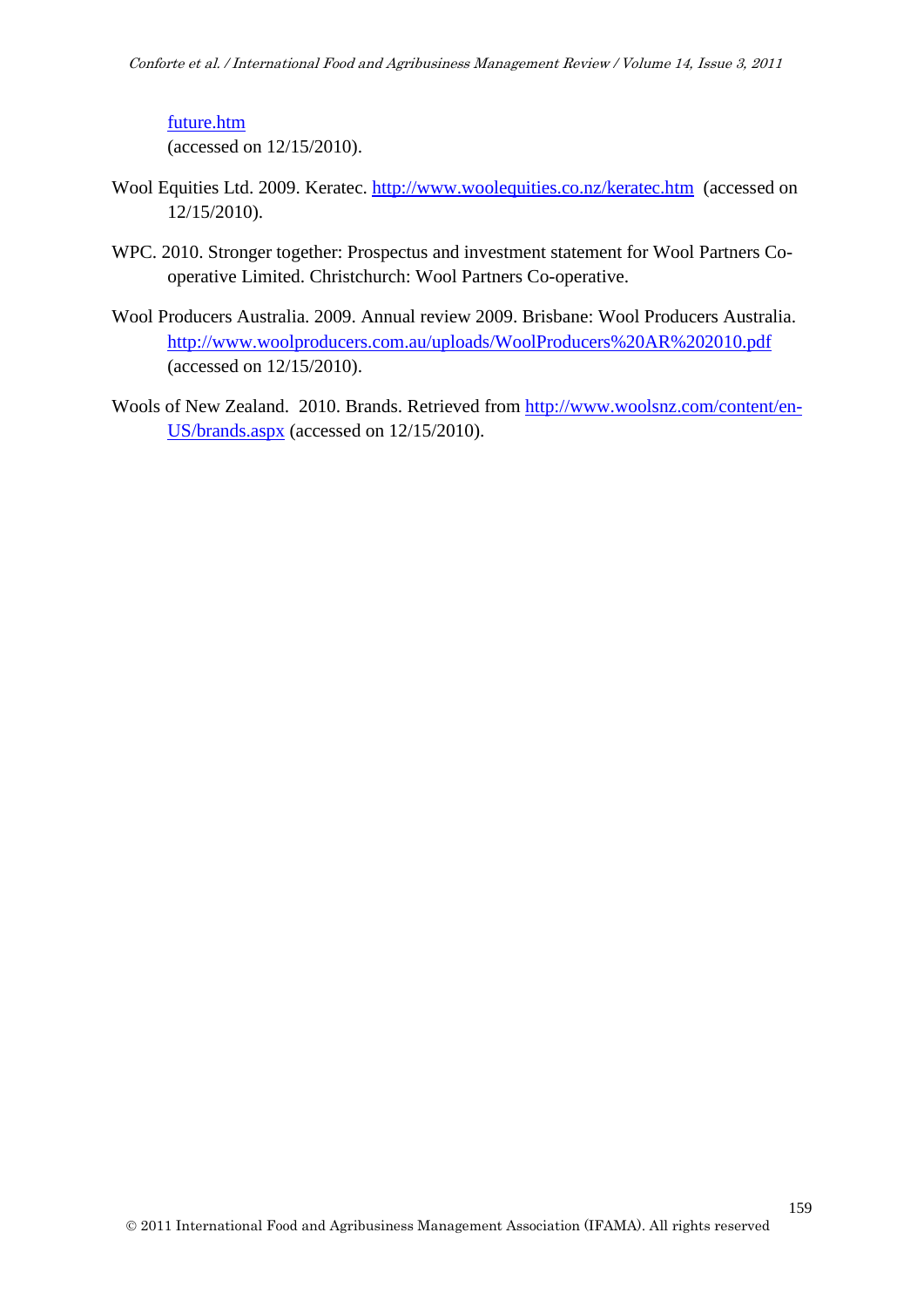# **Appendix**

# **Exhibit 1:** Initial Public Offering for the Wool Partners Cooperative (Summary of the Prospectus)

#### **Highlights:**

- One share valued at \$1.00 per kg of greasy wool produced of which \$ 0.20 is payable on application and the balance to be paid over a four year period.
- Shareholders must commit 100% of their wool to the cooperative.
- Only shareholders may supply the cooperative.
- A wool market development fee of 2% of the value of all wool supplied to the cooperative must be paid.
- Wool partners cooperative will only go ahead if it is able to attract 50% of New Zealand strong wool production.
- Initially the offer was to close on the  $30<sup>th</sup>$  of November 2010.

#### **Funds raised in the share offering would be used to:**

- Acquire certain assets of the supply, sales , marketing and corporate divisions of WPI including wools of New Zealand and Bloch and Behrens but excluding the logistics and handling business of New Zealand Wool Handlers
- Provide working capital to expand the supply, sales and marketing capability of the business
- Acquire and collaborate with other businesses within the wool value chain
- Meet costs of issue, transaction and restructuring.

#### **Cost of acquisitions and selected expenses:**

- 100% of Bloch and Behrens: \$1,965,000
- 100% of Wools of New Zealand: \$1,237,000
- Deferred settlement payment due to WRONZ in relation to Wools of New Zealand (\$737,000)
- Assets and liabilities of WPI and its subsidiary NZ Wool Handlers which relate to the Supply, Marketing and Corporate divisions \$15,271,000
- Has the opportunity to acquire an option to buy NZ Wool Handlers for option price \$250,000 by  $31<sup>st</sup>$ December 2010 and must be exercised by  $30<sup>th</sup>$  June 2012 and settled by  $30<sup>th</sup>$  June 2013.
- Preliminary issue expenses: \$980,000 made up of:
	- Advisory, legal and accountancy costs \$595,000
	- Prospectus preparation and delivery \$155,000
	- Communication and marketing costs \$190,000
	- Insurance and ancillary costs \$40,000

#### **Important points and conditions**

- A minimum of \$13 million must be raised for the cooperative to proceed, which equates to 50% of New Zealand's annual strong wool volume.
- Only strong wool producers and meat processors producing slipe wool may apply for membership.
- A minimum of 500 shares or their Quota shareholding, whichever is greater, is required.
- Transfer of shares is at the discretion of the board.
- Returns of shares will be in the form of rebates based on volume supplied to WPC. Dividends are payable on the equivalent number of fully paid share held by the member.
- Members have one vote per share; if shares are not fully paid up voting will be in proportion to the paid up shares.
- A maximum of 5% voting rights is allowed per shareholder.
- The board will consist of between 5 and 7 directors, of which the majority must be grower appointed; the remainder may be appointed by the board and there must be minimum of two of these directors.
- Intention is that premium earned from brands will eventually pay for the market development costs and that this fee (levy) will no longer be required.
- With Bloch and Berhens WPC would be exporting 12% of New Zealand's strong wool clip.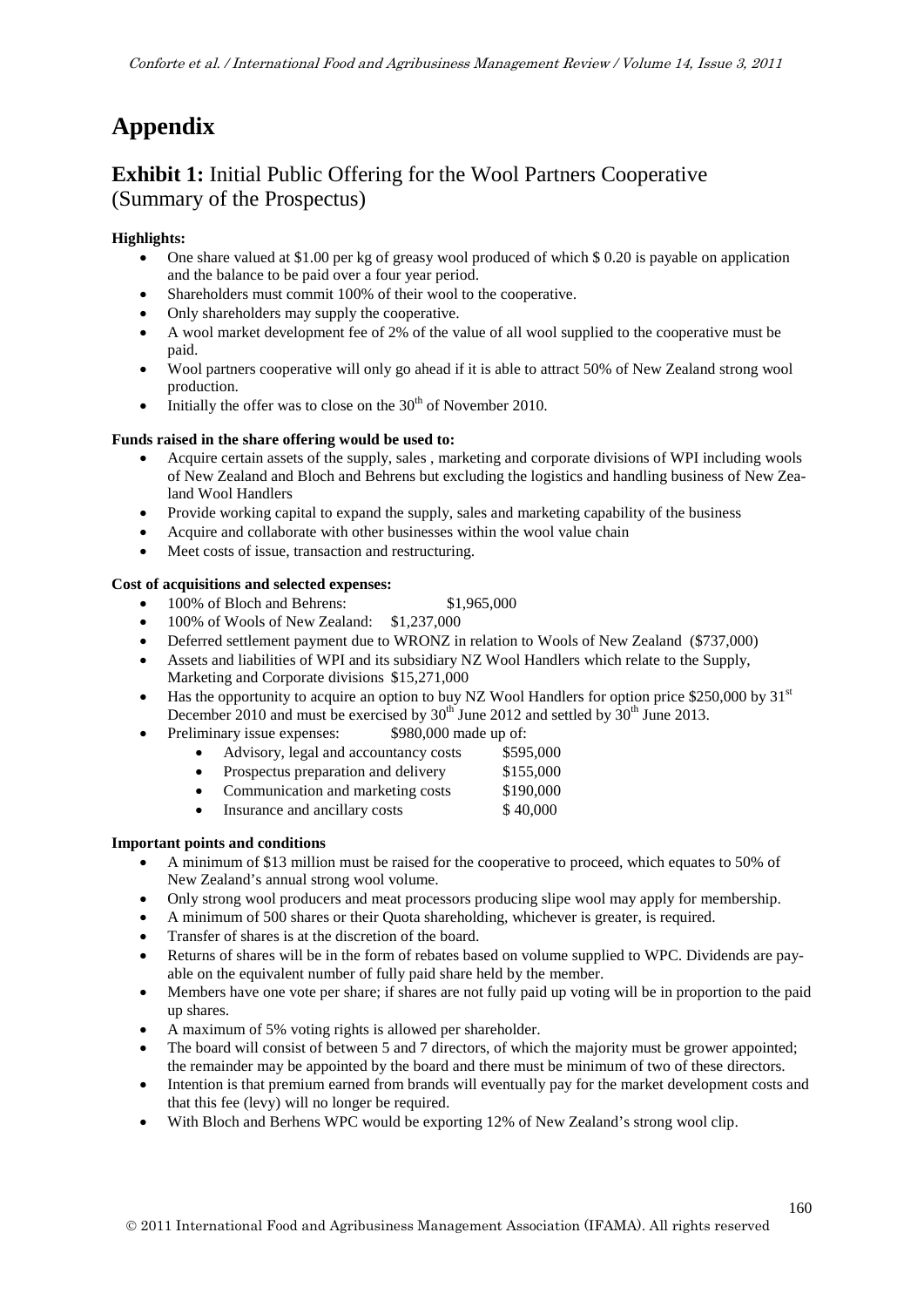

**Exhibit 2.** Wool Production

**Figure 2.** World and New Zealand sheep populations 1990-2009. **Source:** IWTO. 2010.



**Figure 3.** World and New Zealand wool production (greasy) 1990-2009. **Source:** IWTO. 2010.



**Figure 4.** World and New Zealand wool production (clean equivalent) 1990-2009. **Source:** IWTO. 2010.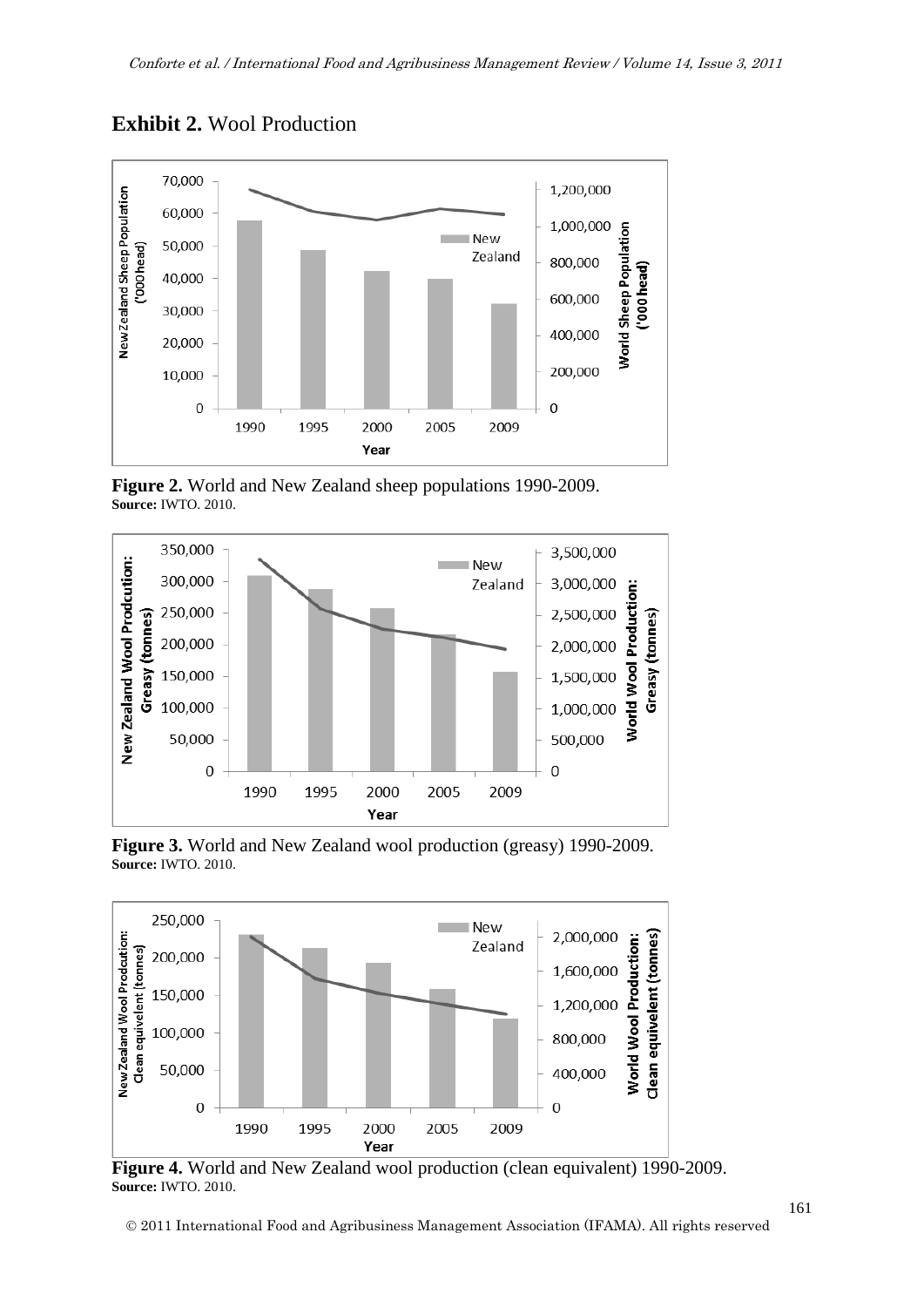

**Figure 5.** World wool production (clean equivalent) 1990-2009: % share of main producers. **Source:** IWTO. 2010.



**Figure 6.** Share of world wool production by micron range (clean equivalent) 1990-2009. **Source:** IWTO. 2010.



**Exhibit3.** Wool Trade

**Figure 7.** World and New Zealand raw wool exports (actual weight) 1990-2009. **Source:** IWTO. 2010.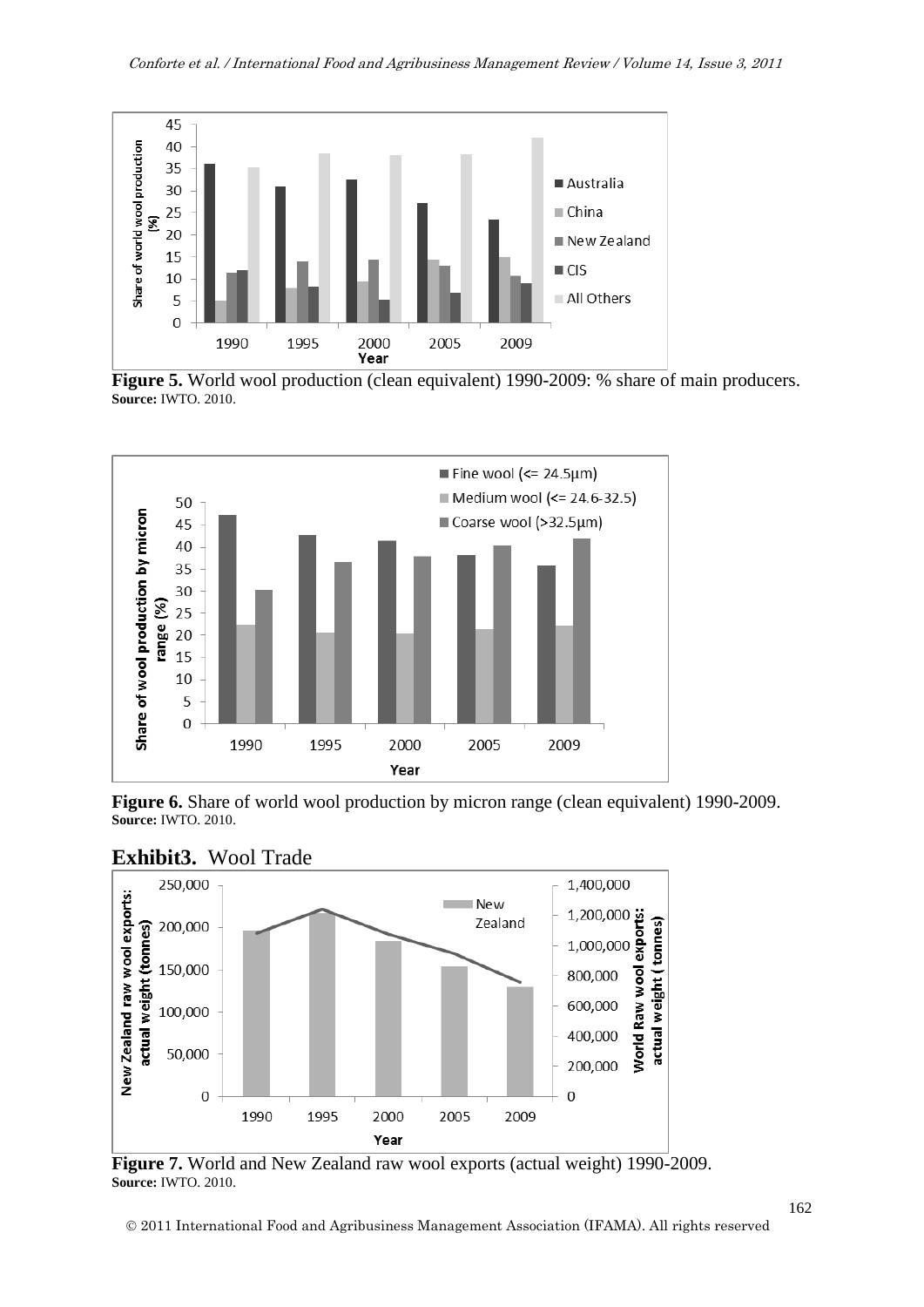

**Figure 8.** World raw wool exports (actual weight)1990-2009: % share of main exporters. **Source:** IWTO. 2010.



**Figure 9.** Export values of New Zealand wool and wool products for year ended March 2010. S**ource:** MAF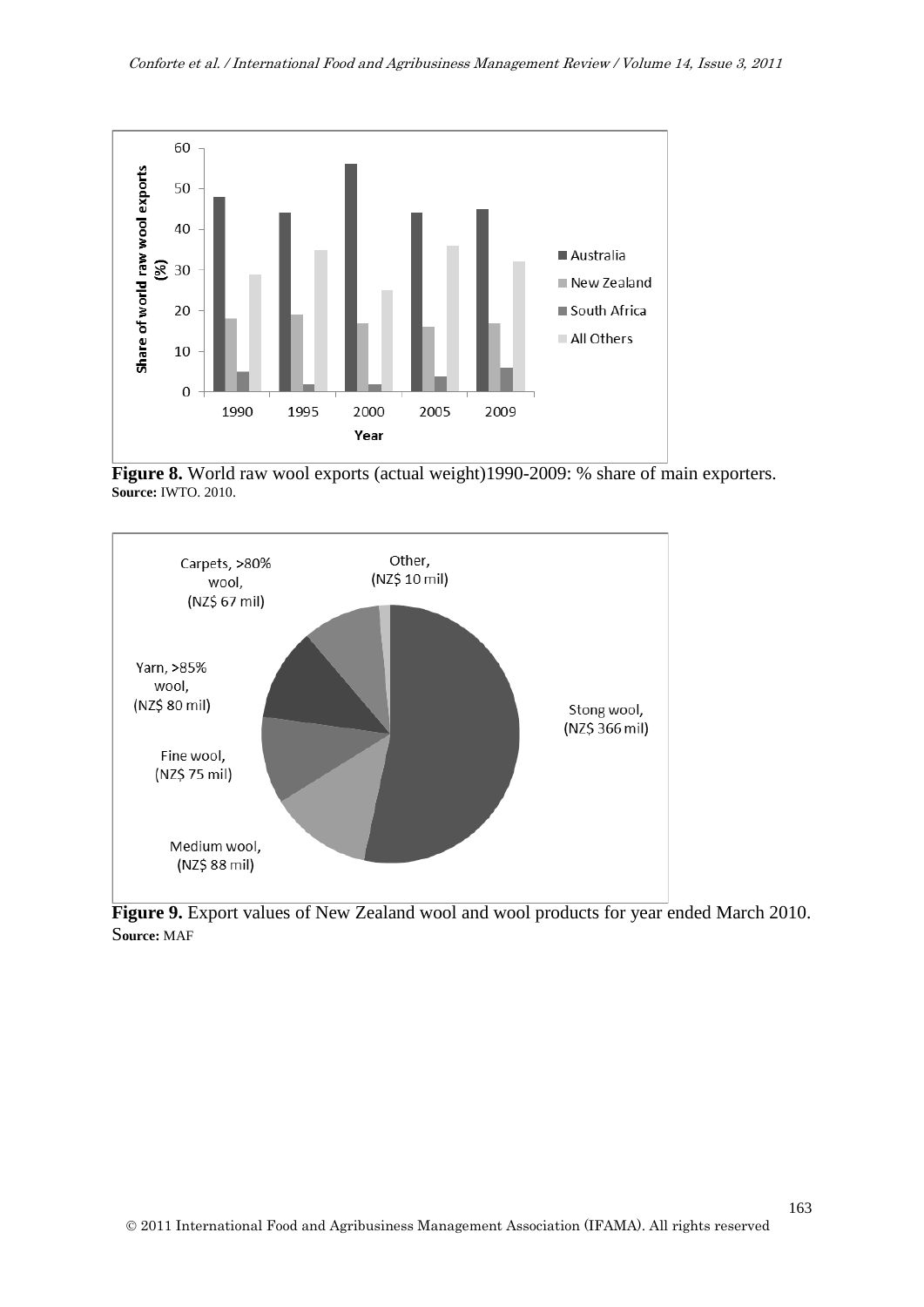

Figure 10. World raw wool imports (actual weight) 1990-2009: % share of main importers. **Source:** IWTO. 2010.



**Figure 11.** New Zealand raw wool export markets by volume (clean weight equivalent) for 2009. **Source:** (Beef and Lamb, 2010a)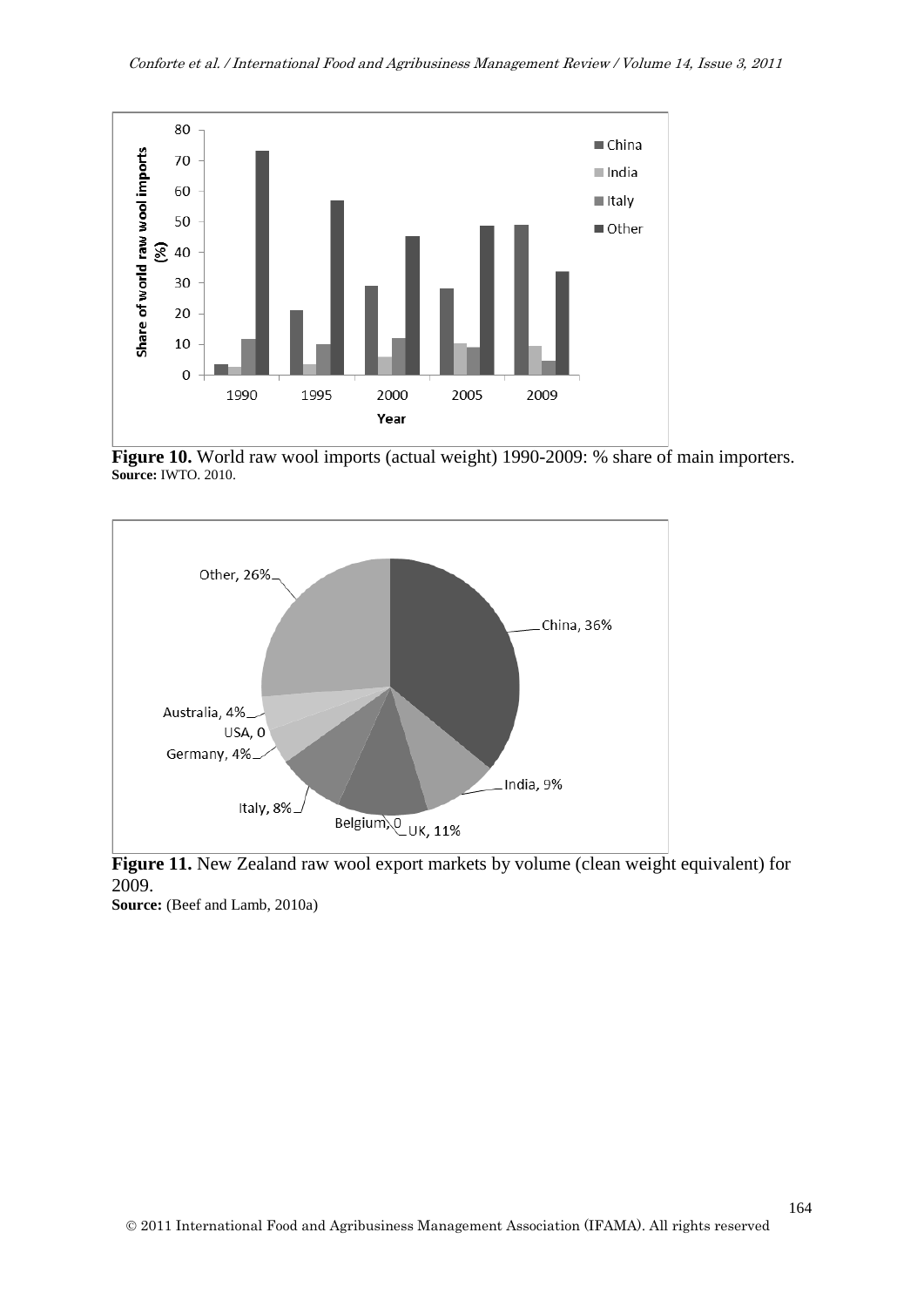



**Figure 12.** New Zealand clean wool prices. Source: IWTO (2010).



**Figure 13.** Trend in average farm real returns and shearing costs per sheep stock unit (SSU). 2004-05 was used as the base year. 2008 values are provisional results. 2009 values are an estimate.

**Source:** MAF, 2010b.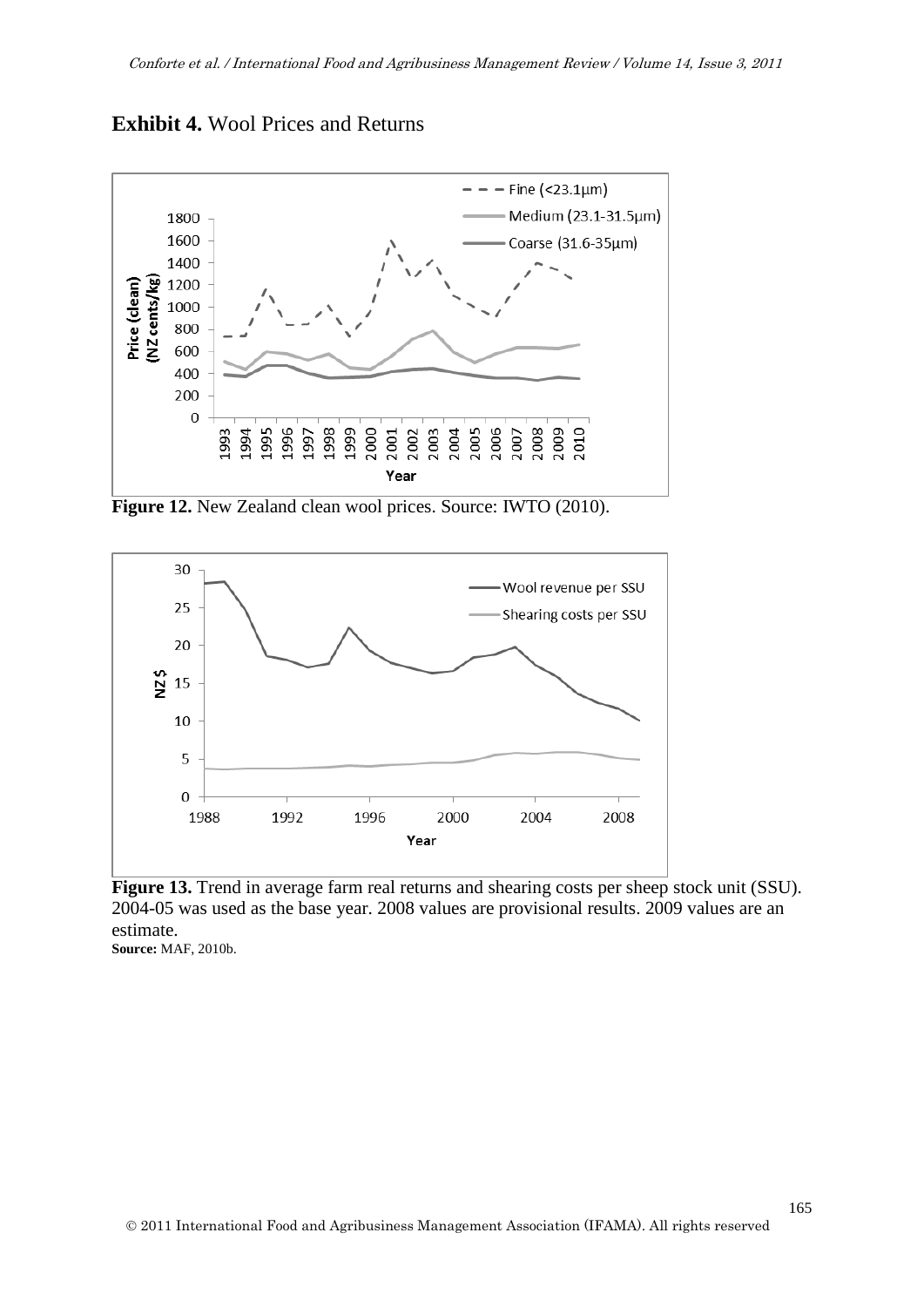**Exhibit 5.** Wool Value Adding Processes **Source:** University of Waikato, 2010

Wool undergoes either woolen processing or worsted processing). Finer wool that will be used for woven apparel, carpets and upholstery will go through worsted processing. Strong wool, which is primarily used for the production of tufted carpets, goes through woolen processing. The main steps in woolen processing for tufted carpet manufacturing are scouring, blending, carding, dyeing, spinning and twisting, and fabric formation (tufting).



**Figure 14.** Woolen processing flow chart.

### **Scouring**

Scouring is a washing process used to remove the dirt, sweat and grease that has accumulated in the fleece during the growing season.

### **Blending and Dyeing**

Different batches of wool will often be blended to give the yarn the specific properties that are desired. Because of the strong absorption characteristics wool can be dyed at a number of stages. Wool is most commonly dyed after scouring or after spinning and weaving.

### C**arding**

Carding involves combing the wool to remove small particles of vegetable matter (such as leaves, twigs and seeds) and shorter wool fibres that are undesirable in yarn. It also aligns and straightens the fibres to form narrow ropes called 'slivers'. These are gently twisted into strands that are wound into balls in preparation for spinning.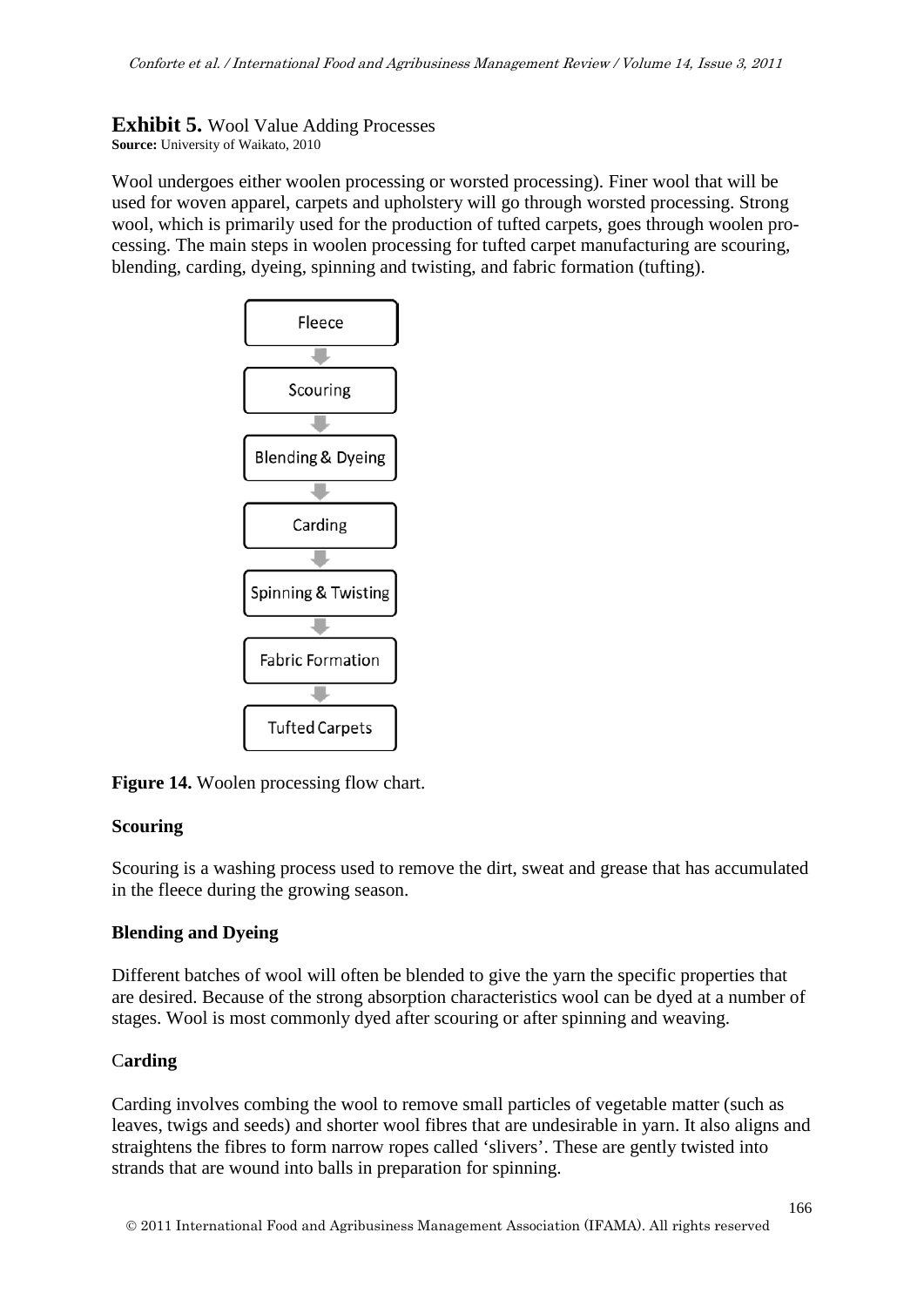### **Spinning and twisting**

The combed wool is spun into a singles yarn, two or more singles yarns will then be twisted together to form a thicker, stronger yarn which will be used for producing carpets.

### **Fabric Formation**

Tuft carpets are made by stitching the yarn to a backing fabric (tufting). This process creates loops which are either left as loops or cut, depending on the style of carpet being produced. An adhesive is than applied to the base of the carpet to seal and lock the wool yarn in place.

### **Exhibit 6.** Wool Processing Yields, Costs, Prices and Margins

The amount of clean wool that could be obtained from greasy wool varies greatly but in New Zealand on average 1 kg of greasy wool would yields 780g of clean wool after scouring. One kg of clean wool would yield 0.93 kg of yarn. It is estimated that it takes approximately 1.3- 1.7 kg of clean wool to produce a square meter of broadloom carpet. It takes approximately 1.35 kg of clean wool to produce an average 40 ounce carpet. A medium weight pure wool carpet (40 ounce) required approximately 4 kg of yarn per lineal meter or an equivalent of 4.3 kg of clean wool. A lineal meter of carpet was 3.66 meters wide. The process of yarn manufacturing costs approximately NZ\$ 13.50 per kg and the process of tufting around NZ\$ 22 per lineal meter.

The prices of carpets vary mostly with the type of fiber and the weight. In the New Zealand market, carpets targeted at the low end of the price range such as those made from Polypropylene and light weight solution dyed nylon carpets wholesaled for approximately NZ\$ 50 per lineal meter (1 x 3.66 m). Middle range carpets such as medium weight solution dyed nylon, wool blends are priced up to NZ\$ 110 and the higher end heavy weight (up to 90 ounces) pure wool and solution dyed nylon can be priced up to \$300 or more. A medium weight pure wool carpet (40 ounce) will have a wholesale value of approximately \$ 120 and retail for around \$ 180.

Wool carpets sit at the higher end of the US market with the wholesale prices starting at US\$ 40 per lineal meter for 50/50 blends to US\$ 270 per lineal meter for heavy weight 100% wool. The majority of 100 % wool carpets fall between US\$ 100 and US\$ 140 per lineal meter. In contrast the cheapest synthetic carpets sell for US\$ 11 per lineal meter, with half the synthetic market priced below US\$ 40 per lineal meter. The average price for a synthetic carpet in the US market was approximately half the price of a wool carpet.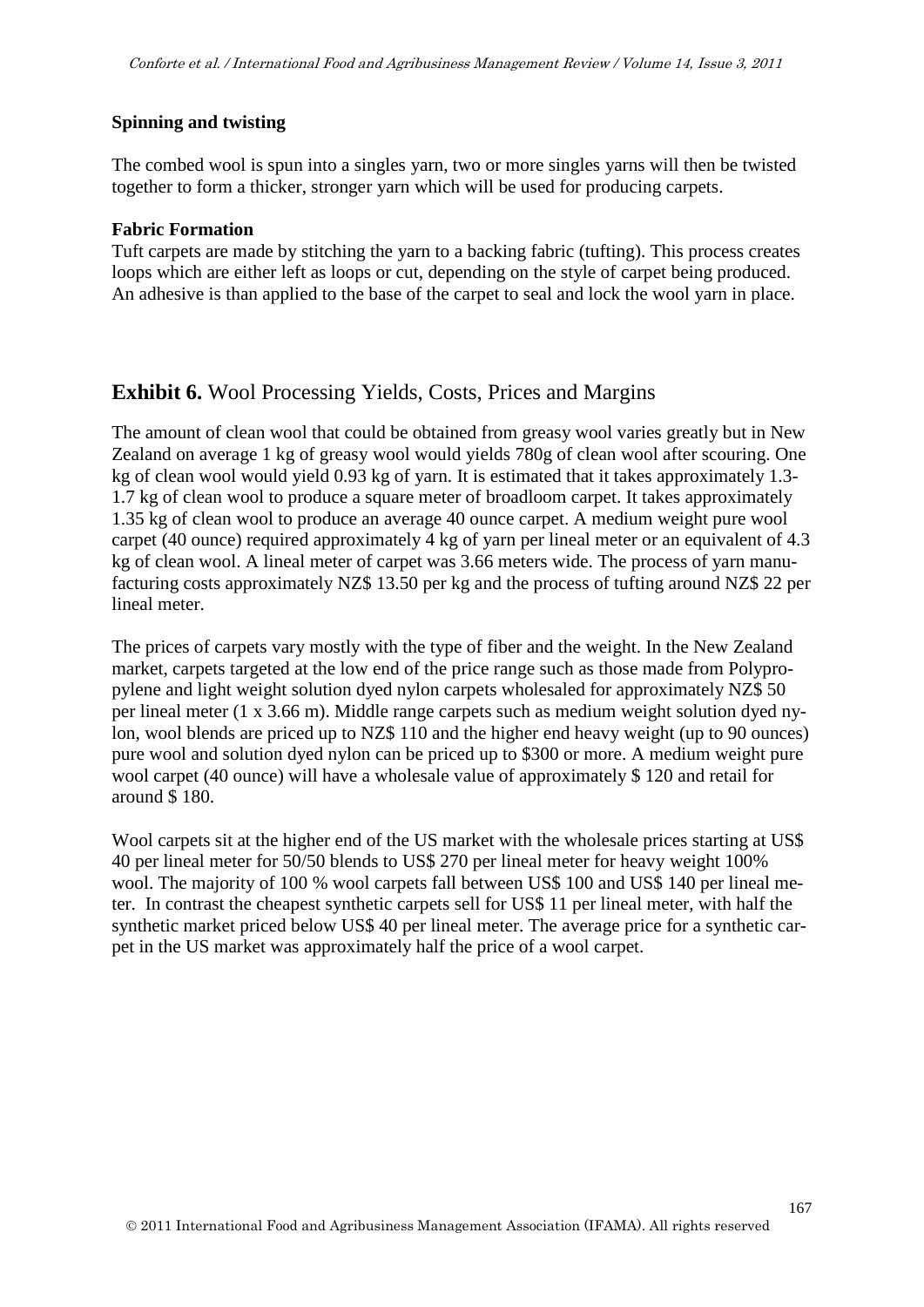

### **Exhibit 7.** Diagram of the Wool Value System

Figure 15. Flow of wool through the New Zealand Strong wool value chain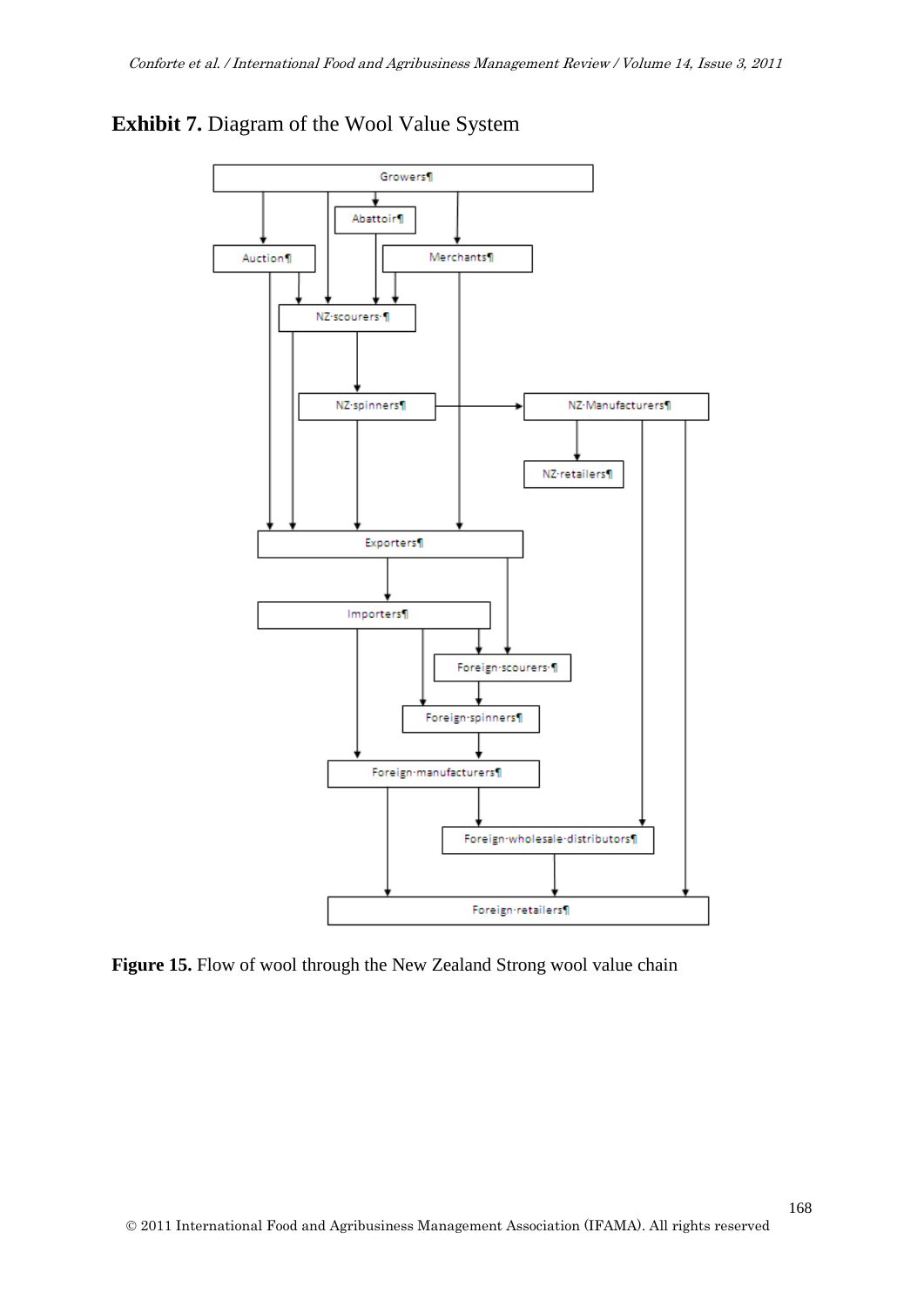# **Exhibit 8.** Account of Wool Sales Example

| <b>Wool Partners International</b><br><b>ACCOUNT SALES OF WOOL SOLD</b><br>RECIPIENT CREATED TAX INVOICE/TAX INVOICE |            |         |                 |
|----------------------------------------------------------------------------------------------------------------------|------------|---------|-----------------|
| P O Box 12001, Napier 4144<br>Phone 0800 497496 Fax 06 8337799<br>GST:100-084-643                                    |            |         |                 |
| <b>Proceeds</b>                                                                                                      |            | Grsy kg | \$              |
| Main line sales                                                                                                      |            | 2,420   | 9,776.80        |
| Credit value of samples                                                                                              |            | 4       | 8.08            |
| Total                                                                                                                |            | 2,424   | 9,784.88        |
| Add 15.0% GST on proceeds                                                                                            |            |         | 1.467.73        |
| <b>Gross Proceeds</b>                                                                                                |            |         | 11,252.61       |
|                                                                                                                      |            | \$      | \$              |
| Broker charges<br>Consolidated Charge                                                                                |            |         | 412.08          |
| Total broker charges                                                                                                 |            |         | 412.08          |
| <b>Other Costs</b>                                                                                                   |            |         |                 |
| Insurance<br>Wool Market Development Fee                                                                             |            |         | 39.14<br>293.55 |
| Core Testing                                                                                                         |            |         | 67.10           |
| Total non broker charges                                                                                             |            |         | 399.79          |
| 15.0% GST on charges                                                                                                 |            | 121.78  |                 |
| <b>Total charges</b>                                                                                                 |            |         | 933.65          |
| <b>GST Input</b>                                                                                                     | \$121.78   |         |                 |
| <b>GST Output</b>                                                                                                    | \$1,467.73 |         |                 |
| Net Proceeds excluding GST                                                                                           | \$8,973.01 |         |                 |

#### Net Proceeds for this Account Sale

10,318.96

|                    | Lot no Description | Bales Greasy | Greasy | Gross \$ Clean | Mic       | SD    | VM  | Colour       |     |     | Staple test information |    |     |   |      |
|--------------------|--------------------|--------------|--------|----------------|-----------|-------|-----|--------------|-----|-----|-------------------------|----|-----|---|------|
|                    |                    | Net kg l     | Price  | Amount Price   |           | Yield |     |              |     | SL. |                         | SS | POB |   | Haut |
|                    |                    |              |        |                |           |       |     | $\checkmark$ | Y Z | SL  | <b>CVL</b>              |    | М   | в |      |
| 5702 H             |                    | 2.420        | 404    | 9776.80        | 529. 31.9 | 76.4  | 0.1 | 62.2         | 3.5 |     |                         |    |     |   |      |
| <b>Totals Sold</b> |                    | 2.420        |        | 9,776.80       |           |       |     |              |     |     |                         |    |     |   |      |
|                    | Passed             |              |        |                |           |       |     |              |     |     |                         |    |     |   |      |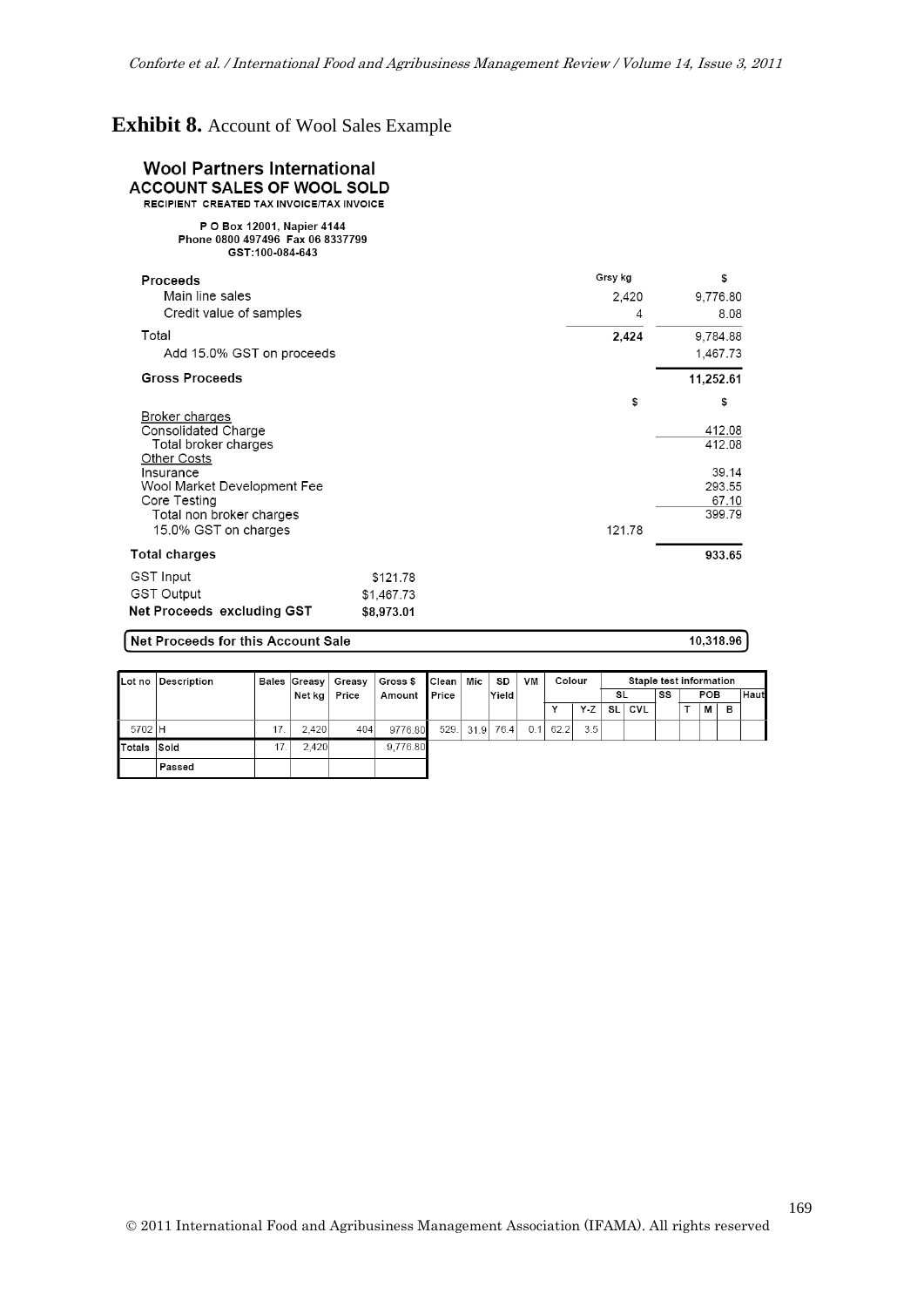### **Exhibit 9.** New Zealand's leading carpet manufacturers

**Cavalier Corporation** was a New Zealand publically listed carpet manufacturer with revenues of NZ\$ 247 million and assets of NZ\$ 196 million. It specialised in wool carpets and manufactured about 1 million lineal meters per year. Half of its sales were in New Zealand or Australia; its main export markets were Canada, USA, North Asia and UK where it targeted high end residential consumers. Cavalier was a vertically integrated company having interests in operations throughout the supply chain. It owned Elco Direct which purchased 60,000 bales of wool directly from farmers each year. It also had a 50% share in Cavalier Wool Scours and two spinning mills with a combined capacity of approximately three million kg of wool yarn per year. Cavalier management believed that the essential product attributes to compete successfully in the carpet market were performance, functionality and appearance. Provenance or the story surrounding the product in terms of history, heritage, ethics and sustainability could influence buying decisions but only if the other attributes were in place. For that reason Cavalier concentrated its efforts on design and on meeting industry wide grading standards such as the Australian Carpet Classification Scheme (ACCS) to assure quality irrespective of fibre type. Cavalier wasn't carrying any wool brands on their products.

**Godfrey Hirst** was a privately owned Australian carpet manufacturer with considerable operations in New Zealand. Most of its production capacity was in Australia where it employed 2000 people. It employed 700 people in New Zealand and had spinning mills in Christchurch, Lower Hutt and Dannevirke. It had recently sold its scouring facilities to Cavalier who closed them down. Godfrey's product range included 100% wool carpets, 80/20 wool rich blends, 50/50 wool blends, 100% nylon and 100% polypropylene. About 50% of its production was pure wool, 25% were blends and 15-20% pure synthetic. The retail price range of its wool carpets would vary between as low as \$89-99 to a high of \$360 (GST included) per lineal metre (12 ft or 3.66 meters wide). It had offices in the UK, USA and Asia. Half of the yarn produced in New Zealand was exported to Australia; 75% of its carpet production was sold in Oceania and the rest exported mainly to the UK and the USA. Godfrey Hirst was one of the largest, if not the largest, supplier of wool and carpets to the American market. Thirty percent of its wool products sold in the USA were sold to CCA Global. Wool was procured through independent agents and scouring was contracted out to Cavalier scours. As one of its executives said *"I think at the moment Godfrey Hirst is about the 7th largest manufacturer of carpet in the world, but when compared with the big ones we are like a drop in the bucket."*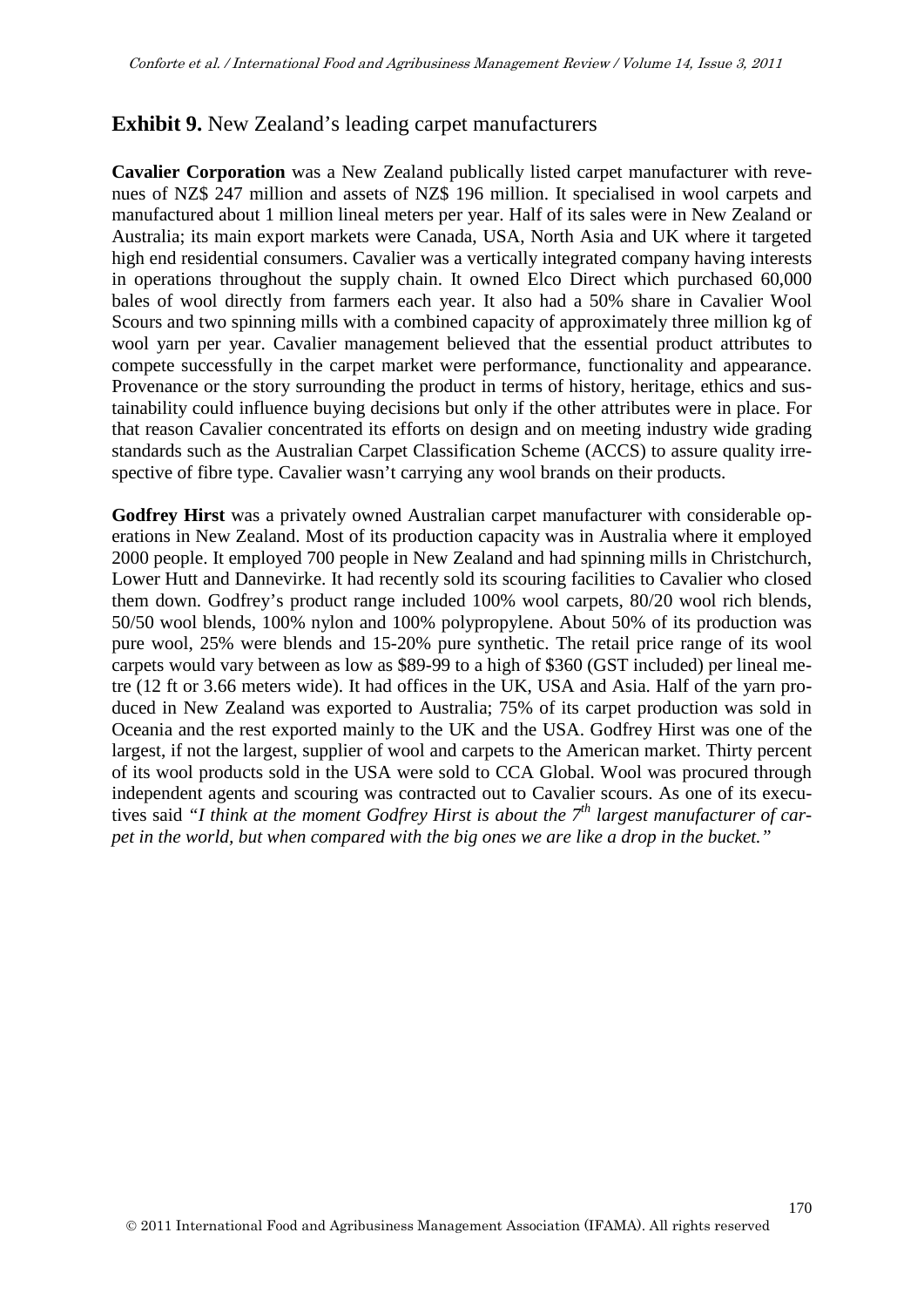### **Exhibit 10.** The organisation of wool exporting to different markets (view of one industry participant)

*"... places likely Nepal and India in particular are low labor cost places and very hands on making rugs, so you'll have one person over there who will import a twenty foot container of wool which is about twenty tons. They will then sell that wool out, half a bale or 200-300 kg to an individual who will take it home and spin it into the yarn and then bring the yarn back to that person and he'll pay them for doing that job. He then amalgamates all those yarns together and he will sell that yarn to the next stage processor so it can be a very cottage industry in a place like India. So there could be hundreds or thousands of individuals. Now you go to China, China still has a lot of low labor cost but they are very mechanized, they do it on scale, so instead of just doing a few kilos here and there they are buying in thousands of tons and converting thousands of tons into the next stage of processing. Turkey is mechanized; you would have twenty major players in Turkey. Maybe in China you could have 40-50 major players. You'd have 50 or so players around UK and Europe that are takers of New Zealand wool.... So it's quite convoluted how you get wool in to some of these countries. In Europe basically you have a combination of agents who act as principals which means they will purchase the wool even though they say they are agents and on sell it in smaller lots. They'll buy twenty tons and carve off and sell 2 tons to a smaller processer here and 5 tons to somebody else there and then you have the big mills that will import 20 container loads of wool each month for their own full usage to turn it all the way through to carpeting so you have all those different types of importing structures. In markets like Iran we can't sell directly to any carpet producer. You have to go through an agent who facilitates the business due to cultural and language differences as well as a major labyrinth of bureaucracy to get around. It depends on which country you are working with, which model or combination of models suits best. We are using a range of models all the time, in some countries we are selling directly to the mill, in other places we are selling to a distributor who will buy a box and then split it off to half a dozen different people, in other markets we have our own agents."*





**Figure 16.** Percentage share of fiber types making up total world fiber consumption. **Source:** Oerlikon. 2010.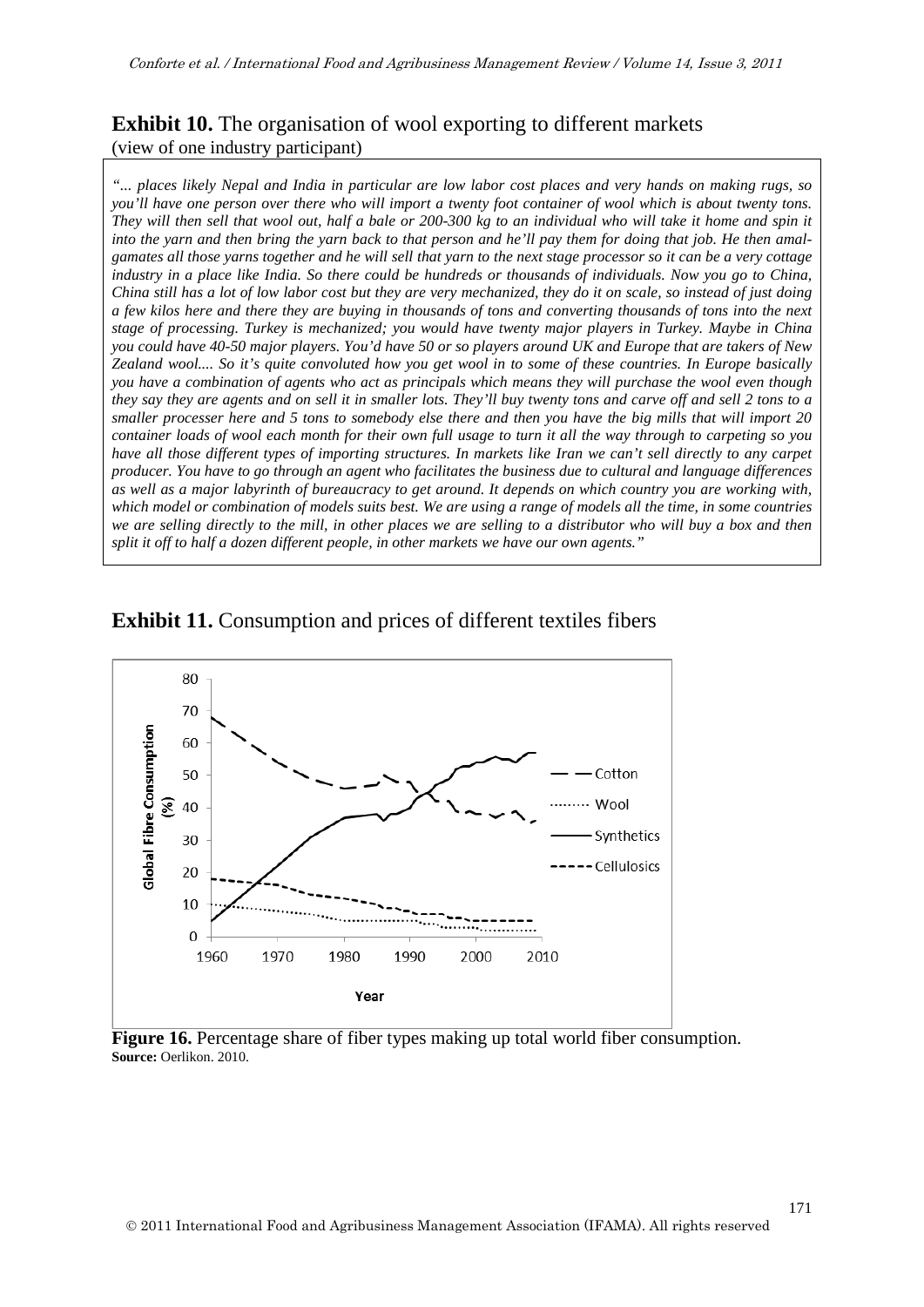

**Figure 17.** Prices of polyester and wool fibers. **Source:** IWTO



**Exhibit 12.** Imports of floor coverings

**Figure 18.** Imports of wool floor coverings into the USA. **Source:** IWTO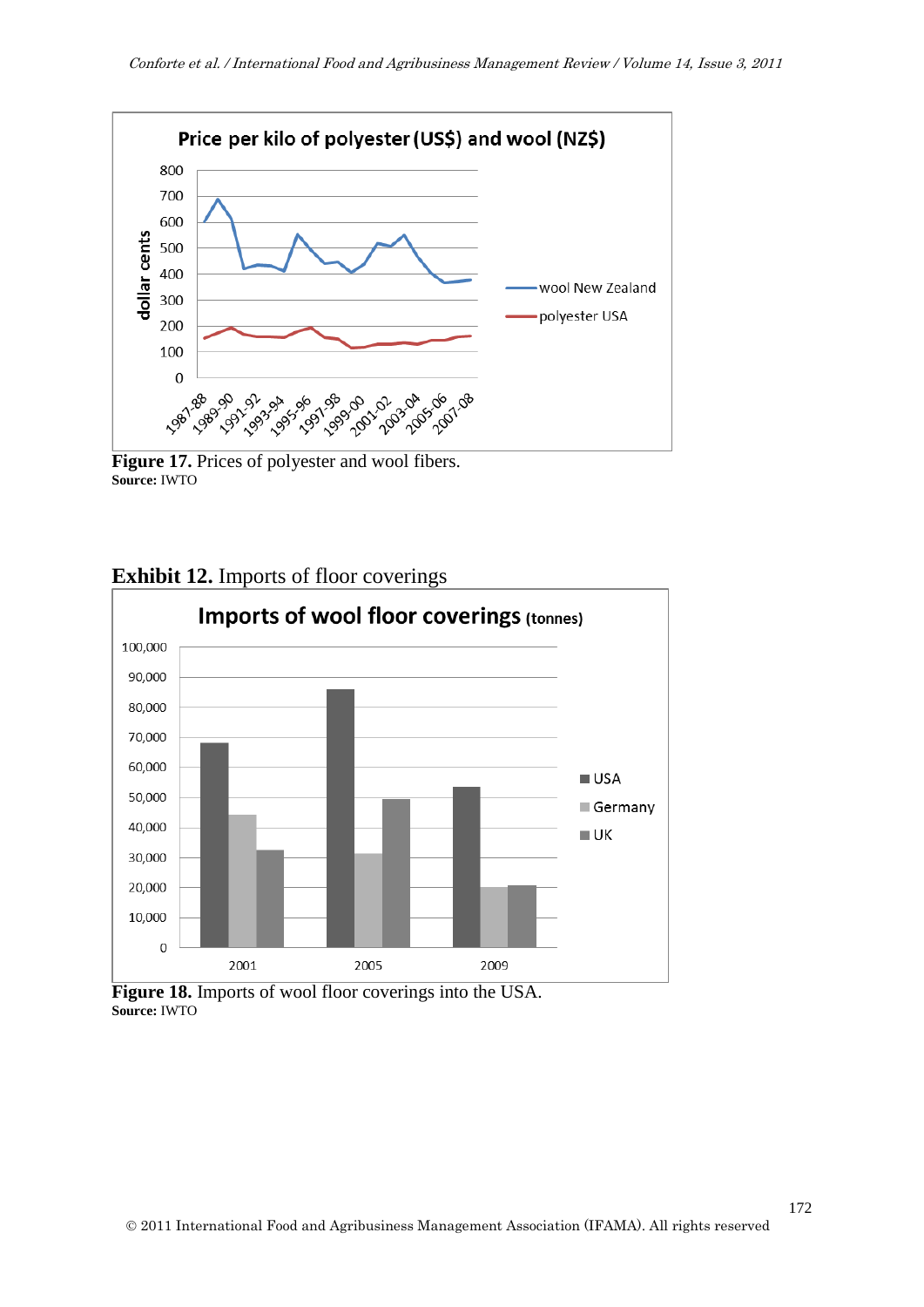# **Exhibit 13.** Financial data for selected companies

|                               | 2009     | 2008    | 2007    | 2006    | 2005    | 2004           | 2003    | 2002                     | 2001    | 2000    |
|-------------------------------|----------|---------|---------|---------|---------|----------------|---------|--------------------------|---------|---------|
|                               | NZ\$000  | NZ\$000 | NZ\$000 | NZ\$000 | NZ\$000 | <b>NZ\$000</b> | NZ\$000 | NZ\$000                  | NZ\$000 | NZ\$000 |
| <b>Financial Performance</b>  |          |         |         |         |         |                |         |                          |         |         |
| Operating Revenue             | 150,561  | 179,215 | 144,599 | 131,599 | 119,052 | 124,723        | 131,160 | 134,508                  | 127,545 | 116,084 |
| Surplus Before Tax            | (3,821)  | 3,580   | 1,948   | 4,429   | 561     | 4,835          | 5,287   | 5,115                    | 1,763   | 2,046   |
| Net Surplus                   | (4, 380) | 2,390   | 2,868   | 2,908   | 985     | 3,470          | 3,743   | 3,564                    | 1,393   | 1,690   |
| <b>Financial Position</b>     |          |         |         |         |         |                |         |                          |         |         |
| Total current assets          | 61,663   | 100,637 | 77,804  | 47,149  | 40,562  | 53,748         | 53,091  | 38,674                   | 43,644  | 44,517  |
| Total non-current assets      | 25,612   | 25,142  | 26,506  | 17,599  | 18,800  | 982            | 8,264   | 7,586                    | 8,271   | 8,202   |
| Total assets                  | 87.275   | 125,779 | 103,590 | 64,748  | 59.362  | 63,640         | 61.355  | 46.260                   | 51.915  | 52,719  |
| Total current liabilities     | 56,061   | 90,187  | 66,549  | 28,590  | 24,374  | 32,203         | 30,489  | 16,262                   | 23,548  | 24,401  |
| Total non-current liabilities | 859      | 485     | 4.336   | 5.203   | 6,141   | $\,$           | $\,$    | $\overline{\phantom{a}}$ | $\,$    | 1.375   |
| <b>Total liabilities</b>      | 56,920   | 90,672  | 70,885  | 33,793  | 30,515  | 32,203         | 30,489  | 16,262                   | 23,548  | 25,776  |
| <b>Total Equity</b>           | 30,355   | 35,107  | 32,705  | 30,955  | 28,847  | 31,437         | 30,866  | 29,998                   | 28,367  | 26,943  |
|                               |          |         |         |         |         |                |         |                          |         |         |

#### **Table 1**. New Zealand Wool Services International financial statements 2000-2009.

**Source:** NZWSI (2010a) & NZWSI (2010b).

#### **Table 2.** Cavalier Corporation financial statements 2000-2009.

|                               | 2009    | 2008    | 2007    | 2006    | 2005    | 2004    | 2003    | 2002    | 2001    | 2000    |
|-------------------------------|---------|---------|---------|---------|---------|---------|---------|---------|---------|---------|
|                               | NZ\$000 | NZ\$000 | NZ\$000 | NZ\$000 | NZ\$000 | NZ\$000 | NZ\$000 | NZ\$000 | NZ\$000 | NZ\$000 |
| <b>Financial Performance</b>  |         |         |         |         |         |         |         |         |         |         |
| <b>Operating Revenue</b>      | 246,686 | 250,056 | 205,516 | 201,747 | 207,840 | 198,633 | 193,222 | 164,787 | 188,780 | 218,391 |
| Surplus Before Tax            | 20,732  | 26,700  | 23,712  | 21,951  | 21,402  | 32,194  | 28,316  | 20,520  | 16,292  | 19,401  |
| Net surplus                   | 14,899  | 17,937  | 15,724  | 14,390  | 14,110  | 21,433  | 18,856  | 13,534  | 10,995  | 13,097  |
| <b>Financial Position</b>     |         |         |         |         |         |         |         |         |         |         |
| Total current assets          | 91.884  | 109.171 | 80.252  | 84,715  | 79,680  | 66.961  | 65.984  | 57.635  | 61.826  | 85,828  |
| Total non-current assets      | 104,580 | 112,974 | 97,145  | 68,308  | 68,147  | 62,778  | 49,526  | 48,307  | 48,475  | 41,088  |
| Total assets                  | 196,464 | 222,145 | 177,397 | 153,023 | 147,827 | 129,739 | 115,510 | 105,942 | 110,301 | 126,916 |
| Total current liabilities     | 47,960  | 49,206  | 36,553  | 28,563  | 24,121  | 25,054  | 23,718  | 21,776  | 41,508  | 18,412  |
| Total non-current liabilities | 61,182  | 87,835  | 65,161  | 59,976  | 59,802  | 37,288  | 28,566  | 26,467  | 13,595  | 28,409  |
| <b>Total liabilities</b>      | 108,869 | 137,041 | 104,829 | 88,539  | 83,923  | 62,342  | 52,284  | 48,243  | 55,103  | 46,821  |
| <b>Total Equity</b>           | 87.595  | 85.104  | 72,568  | 64,484  | 63,904  | 67.397  | 63,226  | 57.699  | 55,198  | 80,095  |
|                               |         |         |         |         |         |         |         |         |         |         |

**Source.** Cavalier Corporation Limited (2010a) & Cavalier Corporation Limited (2010b).

### **Table 3.** Mohawk Industries Inc. financial statements 2000-2009.

|                              | 2009      | 2008          | 2007      | 2006      | 2005      | 2004      | 2003      | 2002      | 2001      | 2000      |
|------------------------------|-----------|---------------|-----------|-----------|-----------|-----------|-----------|-----------|-----------|-----------|
|                              | US\$000   | US\$000       | US\$000   | US\$000   | US\$000   | US\$000   | US\$000   | US\$000   | US\$000   | US\$000   |
| <b>Financial Performance</b> |           |               |           |           |           |           |           |           |           |           |
| <b>Operating Revenue</b>     | 5,344,024 | 6,826,348     | 7,586,018 | 7,905,842 | 6,620,099 | 5,880,372 | 4,999,381 | 4,516,957 | 3,441,267 | 3,400,905 |
| Surplus Before Tax           | (77, 713) | (1, 272, 472) | 611,716   | 685,051   | 609,272   | 577,389   | 488,434   | 443,629   | 291,416   | 267,629   |
| Net surplus                  | 1,019     | 1,452,534     | 714,413   | 464,573   | 394,277   | 368,622   | 310,149   | 284,489   | 188,592   | 162,599   |
| <b>Financial Position</b>    |           |               |           |           |           |           |           |           |           |           |
| Working capital              |           |               |           |           |           |           |           |           |           |           |
| (includes short-term debt)   | 1,474,978 | 1,369,333     | 1,238,220 | 783,148   | 1,277,087 | 968,923   | 592,310   | 640,846   | 449,361   | 427,192   |
| <b>Total assets</b>          | 6,391,446 | 6,446,175     | 8,680,050 | 8,212,209 | 8,066,025 | 4,403,118 | 4,163,575 | 3,596,743 | 1,768,485 | 1,795,378 |
| Long term debt               |           |               |           |           |           |           |           |           |           |           |
| (including current portion)  | 1,854,479 | 1,954,786     | 2,281,834 | 2,783,681 | 3,308,370 | 891,341   | 1,012,413 | 820,427   | 308,433   | 589,828   |
| Total equity                 | 3,234,282 | 3,184,933     | 4.738.843 | 3.744.468 | 3,078,522 | 2,666,337 | 2.297.801 | 1,982,879 | 948,551   | 754,360   |

**Source:** Mohawke Industries Inc. (2010a) & Mohawke Industries Inc. (2010b).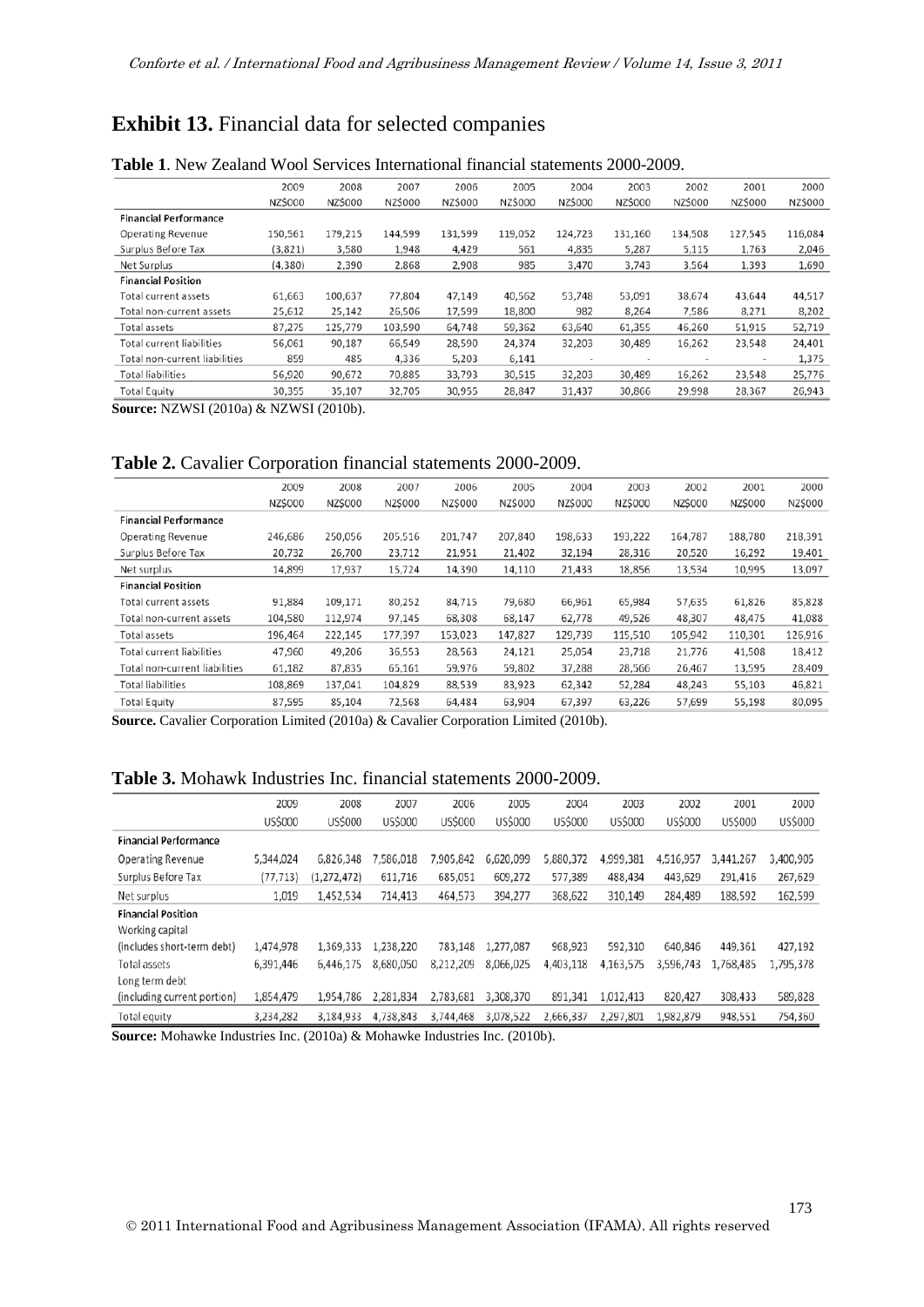

### **Exhibit 14.** Share prices for selected companies

**Figure 19.** New Zealand Wool Services International ordinary share price history 2004-2010 (NZ\$). Vertical axis is price, horizontal axis is year. **Source:** NZSX. 2010a.



**Figure 20.** Cavalier Corporation Ltd. ordinary share price history 2001-2010(NZ\$). Vertical axis is price, horizontal axis is year. **Source:** NZSX (2010b).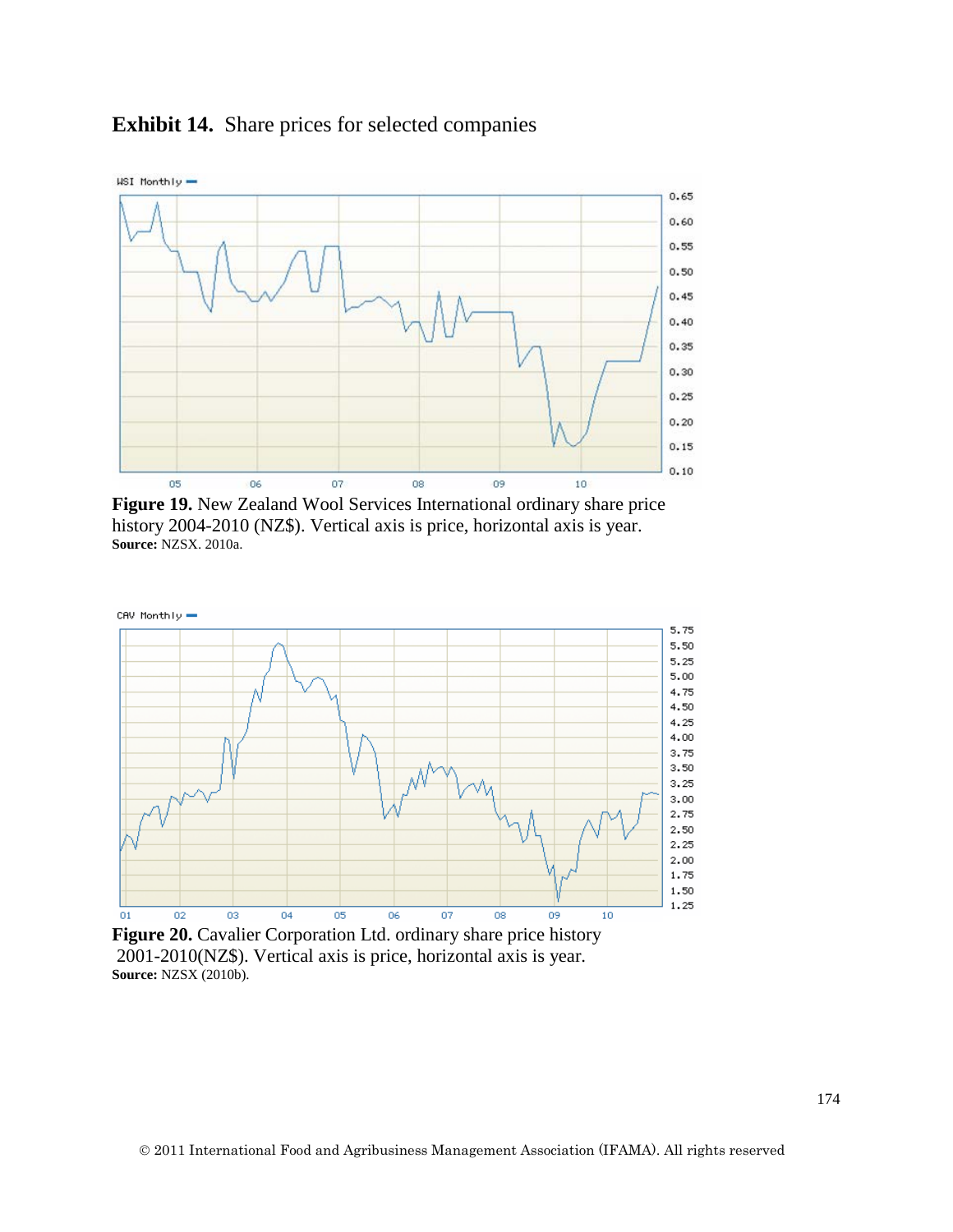

**Figure 21.** Mohawk Industries, Inc. ordinary share price history 2001-2011 (US\$). Vertical axis is price, horizontal axis is year. **Source:** NASDAQ (2011).

| <b>EXHIBIT 19:</b> I GOIL WOOL PROHIUGUL IIIHAA VUS      |                                                                                                                                                                                                |
|----------------------------------------------------------|------------------------------------------------------------------------------------------------------------------------------------------------------------------------------------------------|
| WOOLMARK                                                 | Generic wool promotion brand initiated by the<br>International Wool Secretariat in 1974 and even-<br>tually sold to the Woolmark Company                                                       |
| OF NEW ZEALAND                                           | Created by the Wool Board after 1996 to promote<br>strong wools of New Zealand. In 2001 licensed to<br>Wool Interiors Ltd and then to Canesis. Sold to<br>Wool Partners International in 2008. |
| THE CAMPAIGN FOR WOOL<br>PATRON: HRH THE PRINCE OF WALE! | Generic wool promotion brand initiated by Prince<br>of Wales and supported by many organisations in<br>several countries                                                                       |

### **Exhibit 15.** Public wool promotion initiatives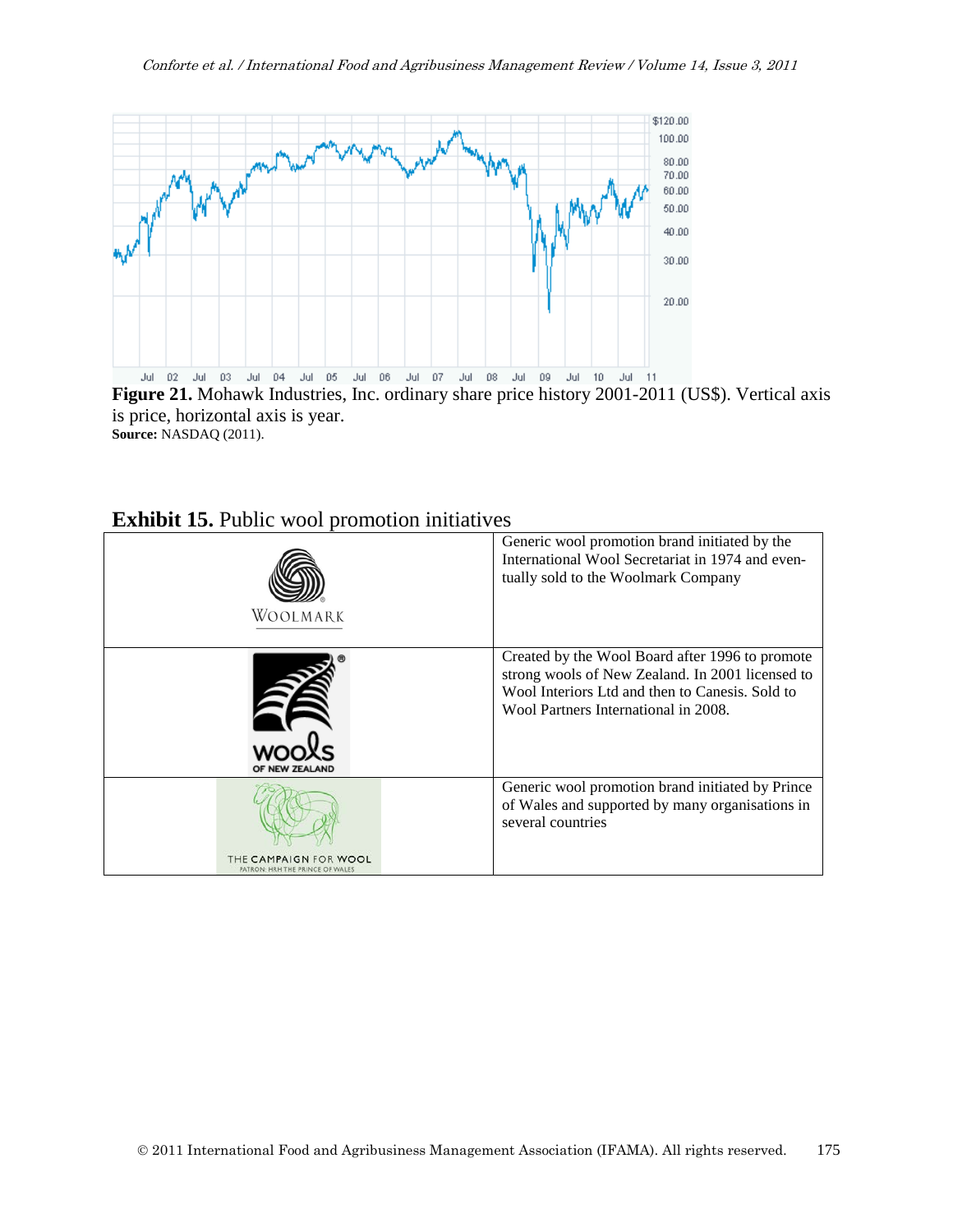### **Exhibit 16.** The Campaign for Wool (as explained by one industry participant)

*"What is happening with the Campaign for Wool is that every country and every association, like the Council of Wool Exporters are adding funding to it; we have a funding program that is taking off every certificate that is generated post auction, like all the scours certificates, all the export certificates. There is a royalty fee being collected off that to do the funding for this and other projects. The carpet manufacturers are funding it, growers in other countries are funding it, the British wool marketing board are funding it. Now there are growers, but also the manufacturers and the exporters and the scourers in those countries are contributing funding to it. So this time even though it's a generic promotion it is funded by everybody along the pipeline instead of just the farmers picking up the tabs. So you have got a far better buy in at every level. Now what you get for every dollar of input you get 10 dollar of kind, by that I mean you get expertise, knowledge, time; companies are prepared to donate their effort to go to meetings and be part of the organization committee. We do that in company time, there is no cost, there is no charge, we are donating it basically to the campaign. That's what I mean by 'in kind'. This is happening in every area within the industry, instead of just saying we need dollars and we need to employ people to do this, it's being done in house by a lot of people and through that you are getting a huge amount of commitment and a massive amount of buy in, which is why this sort of approach we feel has a far better chance of success, because you are not just paying outside people to work on your behalf.*



**Exhibit 17.** Private brands and logos